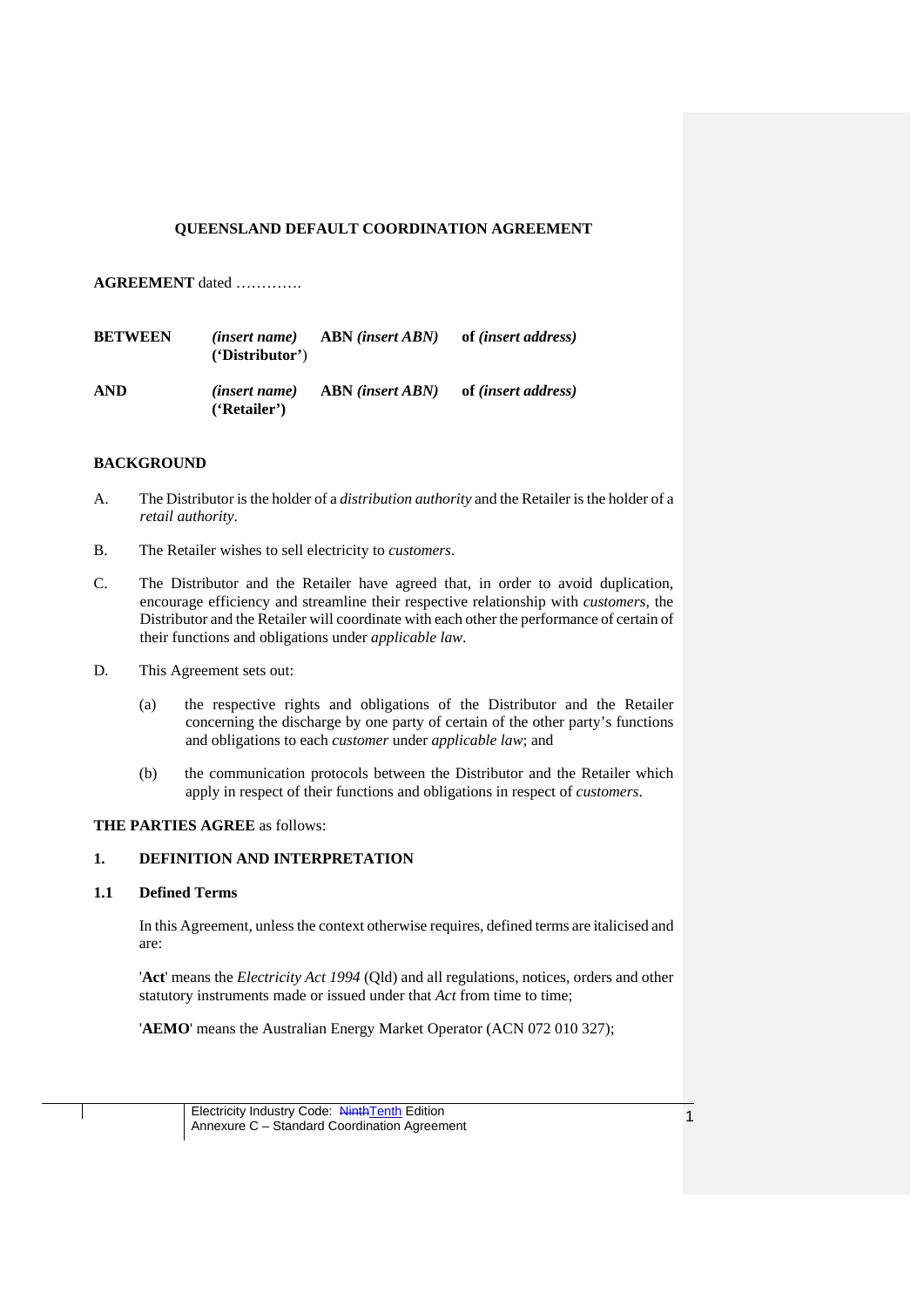|     | 'applicable law' means the National Electricity Rules, the Act, the Electricity Regulation<br>2006 (Qld), the Electrical Safety Act 2002 (Qld), the Electrical Safety Regulation 2002<br>(Qld), the Electricity Industry Code and any other legislation, industry codes, authorities,<br>or regulations with which the Distributor or the Retailer must comply in relation to:                         |                |                                                                  |
|-----|--------------------------------------------------------------------------------------------------------------------------------------------------------------------------------------------------------------------------------------------------------------------------------------------------------------------------------------------------------------------------------------------------------|----------------|------------------------------------------------------------------|
| (a) | the customer's connection to the supply network;                                                                                                                                                                                                                                                                                                                                                       |                |                                                                  |
| (b) | the maintenance of that <i>connection</i> ;                                                                                                                                                                                                                                                                                                                                                            |                |                                                                  |
| (c) | the supply of electricity to a <i>customer</i> via a <i>connection point</i> ; or                                                                                                                                                                                                                                                                                                                      |                |                                                                  |
| (d) | the sale of electricity by the Retailer to that <i>customer</i> ;                                                                                                                                                                                                                                                                                                                                      |                |                                                                  |
|     | <b>B2B Procedures'</b> means the procedures under the <i>National Electricity Rules</i> or as<br>otherwise agreed between the parties, prescribing the content of, the processes for, and<br>the information to be provided to support communications between the Distributor and<br>the Retailer relating to a <i>customer</i> or supply of electricity to a <i>customer</i> ;                        |                |                                                                  |
|     | 'bank bill rate' in respect of any day means:                                                                                                                                                                                                                                                                                                                                                          |                |                                                                  |
| (a) | the Bank Bill Swap Reference Rate for 30 days on that day (or if not a business<br>day, then the previous business day) published in the Australian Financial Review;                                                                                                                                                                                                                                  |                |                                                                  |
| (b) | if the Bank Bill Swap Reference Rate referred to in paragraph $(a)(a)$ is not<br>available, the rate percent per annum agreed by the parties in good faith to be the<br>appropriate rate having regard to comparable indices then available in the then<br>current bill market, and in default of agreement within 14 days, the rate determined<br>in accordance with the procedure in clause $1717$ ; |                | Formatted: English (Australia)<br>Formatted: English (Australia) |
|     | 'billing period' means a calendar month or as otherwise agreed by the parties;                                                                                                                                                                                                                                                                                                                         |                |                                                                  |
|     | "business day" means a day other than a Saturday or a Sunday or a Queensland wide<br>public holiday (as appointed under the <i>Holidays Act 1983</i> (Qld));                                                                                                                                                                                                                                           |                |                                                                  |
|     | 'CATS' means Consumer Administration and Transfer Solution operated by AEMO and<br>forming part of <i>MSATS</i> ;                                                                                                                                                                                                                                                                                      |                |                                                                  |
|     | 'Claim' means a claim, action, proceeding, loss, liability, cost or expense whether arising<br>in contract, tort (including negligence), equity or otherwise in respect of an event<br>occurring after the date of this Agreement;                                                                                                                                                                     |                |                                                                  |
|     | 'commencement date' means the date of this Agreement;                                                                                                                                                                                                                                                                                                                                                  |                |                                                                  |
|     | <b>Confidential Information</b> has the meaning given in clause $22.122.1$ ;                                                                                                                                                                                                                                                                                                                           |                | Formatted: English (Australia)                                   |
|     | 'connection point' has the same meaning as in the Act;                                                                                                                                                                                                                                                                                                                                                 |                |                                                                  |
|     | 'connection contract' has the same meaning as in the Act;                                                                                                                                                                                                                                                                                                                                              |                |                                                                  |
|     | <b>'customer'</b> means a customer as defined in the <i>Act</i> and to whom this Agreement applies<br>under clause 66;                                                                                                                                                                                                                                                                                 |                | Formatted: English (Australia)                                   |
|     | Electricity Industry Code: NinthTenth Edition<br>Annexure C - Standard Coordination Agreement                                                                                                                                                                                                                                                                                                          | $\overline{2}$ |                                                                  |
|     |                                                                                                                                                                                                                                                                                                                                                                                                        |                |                                                                  |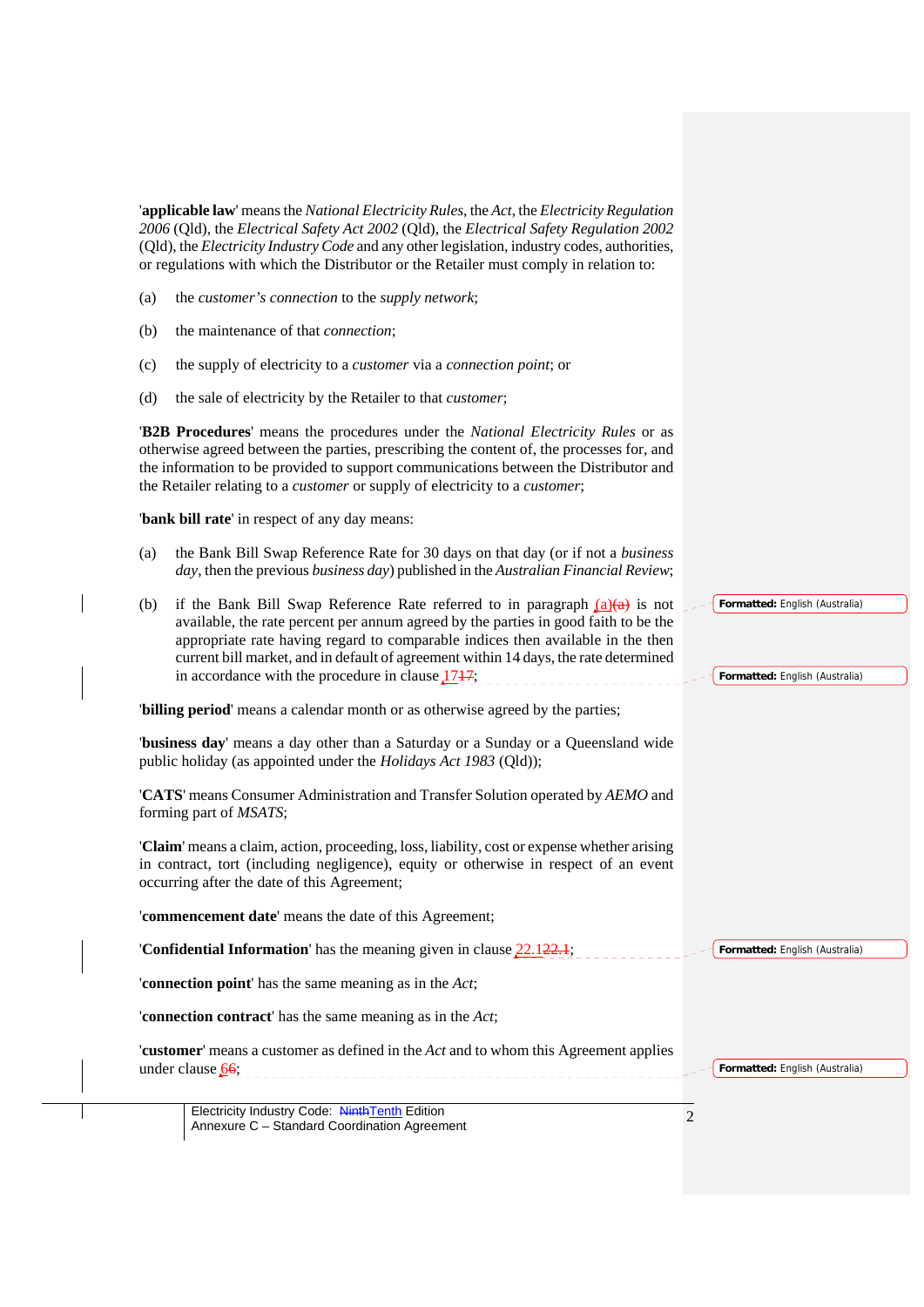'**customer connection services**' has the same meaning as in the *Act*;

'**default rate**' means, at any time, the *bank bill rate* plus 2 per cent per annum;

'**dispose**' means assign, transfer, lease, sub-lease, licence or otherwise dispose of any legal or equitable estate (either in whole or in part) whether by sale, lease, licence, declaration or creation of trust or otherwise;

'**distribution authority**' means the distribution authority issued to the Distributor under the *Act*;

'**distributor charges**' means the *GST* inclusive charges:

- (a) set out in the *price list* from time to time; or
- (b) that a Distributor may otherwise recover under *applicable law* or the relevant *connection contract*, in relation to a *customer* for the provision of *customer connection services*,

but excludes any amount payable by that *customer* to the Distributor on account of *augmentations* or *extensions*;

'**Economic Regulator**' means the Queensland Competition Authority established under the *Queensland Competition Authority Act 1997* (Qld) or the person or persons which succeed that authority in regulating *distributor charges*;

'**Electricity Industry Code**' means the Electricity Industry Code made under the *Act*;

'**emergency**' means an emergency due to the actual or imminent occurrence of an event which in any way endangers or threatens to endanger the safety or health of any person, or normal operation of the supply network or transmission grid, in the state of Queensland or which destroys or damages, or threatens to destroy or damage, any property in the state of Queensland;

'**force majeure event**' means, with respect to any party, any event or circumstances which are not within the reasonable control of that party;

'**GST**' has the meaning it has in the *A New Tax System (Goods and Services Tax) Act 1999 (Cwlth)*;

'**GST law**' has the meaning it has in the *A New Tax System (Goods and Services Tax) Act 1999 (Cwlth)*;

'**Guaranteed Service Levels**' or '**GSLs**' has the same meaning given to the term guaranteed service level in the *Electricity Industry Code*;

**'Independent Expert'** shall have the meaning in clause  $17.417.4(a)(a)$ ;

**Formatted:** English (Australia) **Formatted:** English (Australia)

'**MSATS**' means the Market Settlements and Transfer Solution system operated by *AEMO*;

Electricity Industry Code: NinthTenth Edition Electricity Industry Code: Ninth Lenth Edition<br>
Annexure C – Standard Coordination Agreement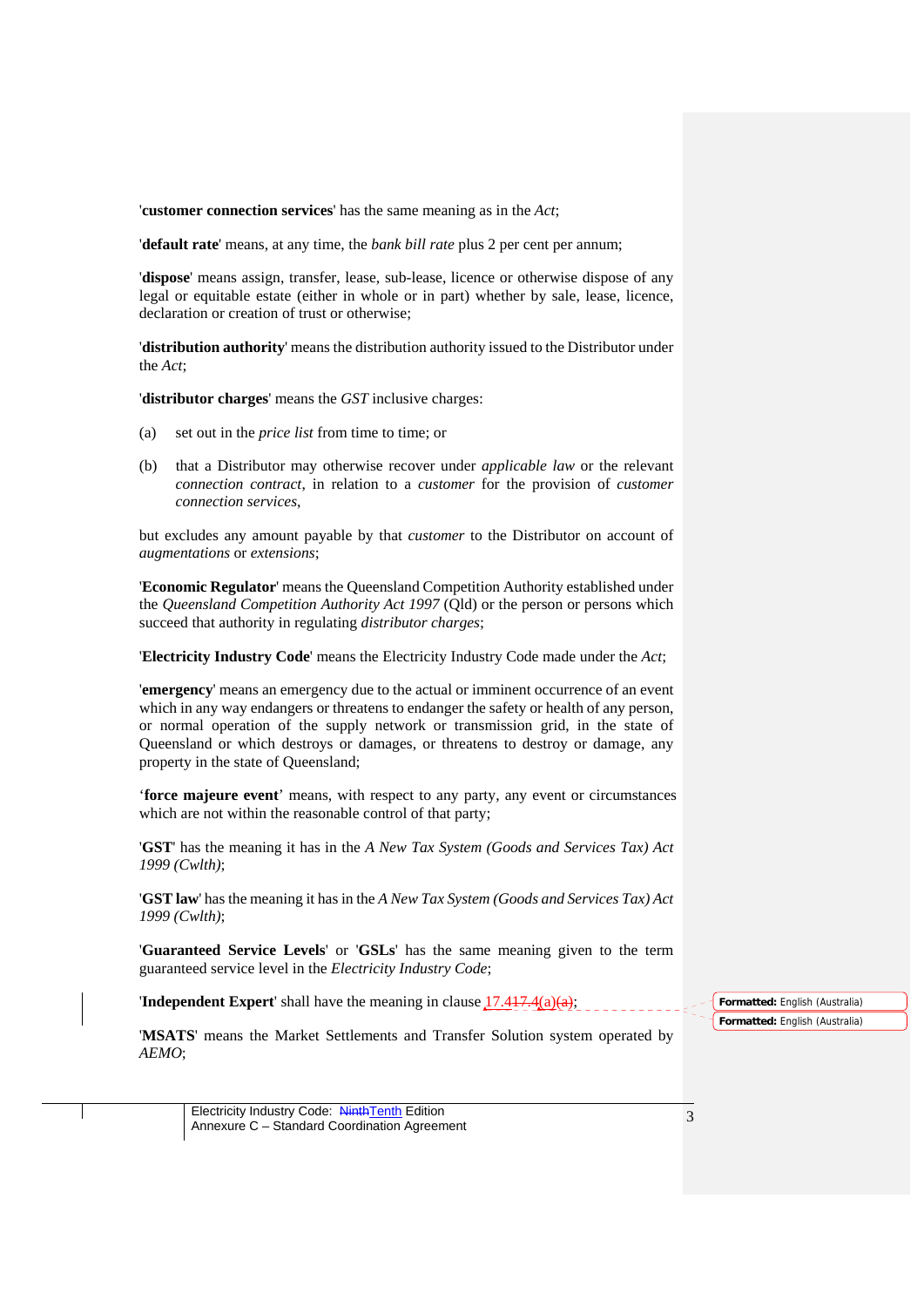'**NEM Representative**' means a related body corporate of the Retailer which is registered as a *market customer* with *AEMO* and which, directly or indirectly, on-sells electricity to the Retailer for sale to *customers*, as notified by the Retailer to the Distributor from time to time under clause 5.55.5.

'**NMI**' means National Metering Identifier assigned to a metering installation at a *customer*'s *premises*;

'**National Electricity Law**' has the meaning given under the *Electricity National Scheme (Queensland) Act 1997* (Qld);

'**National Electricity Rules**' means the rules made under the *National Electricity Law* applied as a law of Queensland;

**'Operational Procedures'** means the document as published from time to time by the Distributor detailing the operational parameters for processes and interactions which are to be adopted by the Distributor and the Retailer to give effect to the parties' obligations under the Agreement, *B2B Procedures* and *applicable law*.

'**premises**' means the address at which *customer connection services* are provided to a *customer*;

'**price list**' means the list approved by the *Economic Regulator* and published by the Distributor from time to time setting out the *distributor charges* and the relevant conditions attaching to the *distributor charges* applying from time to time;

'**Regulator**' has the same meaning as in the *Act*;

'**related body corporate**' has the same meaning as in the *Corporations Act 2001*  (Cwlth).

'**retail authority**' means the retail authority issued to the Retailer under the *Act*;

'**retail contract**' has the same meaning as in the *Act*;

'**Service Order Request**' means the Retailer's service request raised in accordance with:

- (a) the "B2B Procedures (Service Order Process)" as applicable to Queensland, or
- (b) an agreement between the parties in accordance with clause 7.2A.4(k) of the *National Electricity Rules*;

'**standard connection contract**' has the same meaning as in the *Act*;

'**statement of charges**' means a statement (which may be electronic) prepared by the Distributor for the Retailer under clause  $7.17.1$ ;

'**supply network**' means the *distribution network* operated by the Distributor under its *distribution authority*;

'**Tax Invoice**' has the meaning given in section 195-1 of the *A New Tax System (Goods and Services Tax) Act 1999 (Cwlth)*;

Electricity Industry Code: NinthTenth Edition Electricity Industry Code: Ninth Lenth Edition<br>Annexure C – Standard Coordination Agreement **Formatted:** English (Australia)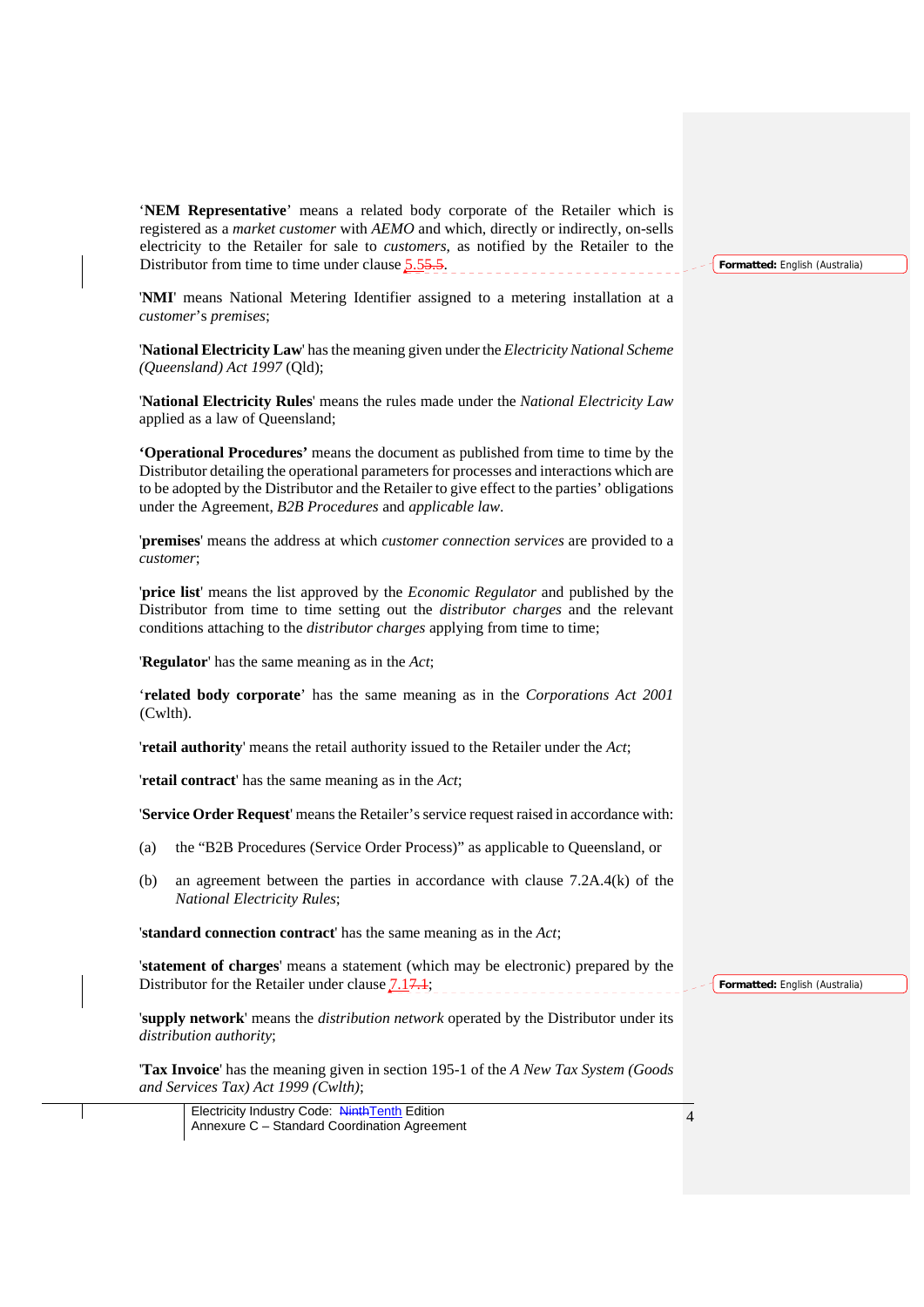'**Taxable Supply**' has the meaning given in section 195-1 of the *A New Tax System (Goods and Services Tax) Act 1999 (Cwlth)*.

### **1.2 National Electricity Rules Definitions**

In this Agreement, unless the context otherwise requires words appearing in italics (but not including words appearing in italics as Act titles) and not defined in clause  $1.1 + 1$  of this Agreement have the meaning given to them in the *National Electricity Rules*.

### **1.3 Interpretation**

In this Agreement, unless the context otherwise requires:

- (a) a reference to any *applicable law* includes any consolidations, modifications (statutory or otherwise) or re-enactment of, or any regulatory provision substituted for, that *applicable law*;
- (b) a reference to any party to this Agreement includes that party's successors and permitted assignees;
- (c) words indicating the singular include the plural and vice versa and words importing one gender include all other genders;
- (d) other grammatical forms of words or phrase defined in this Agreement will have a corresponding meaning;
- (e) headings are for convenience only and do not affect the interpretation of this Agreement;
- (f) a reference to a person includes a firm, body corporate, unincorporated association or authority whether or not it comprises a separate legal entity;
- (g) a reference to a clause is a reference to a clause of this Agreement;
- (h) a reference to an agreement or document (including a reference to this Agreement) is to the agreement or document as amended, supplemented, novated or replaced, except to the extent prohibited by this Agreement or that other agreement or document, and includes the recitals and schedules and annexures to that agreement or document;
- (i) a reference to writing includes any method of representing or reproducing words, figures, drawings or symbols in a visible and tangible form but excludes a communication by electronic mail;
- (j) a reference to a party to this Agreement or another agreement or document includes the party's successors, permitted substitutes and permitted assigns (and, where applicable, the party's legal personal representatives);
- (k) a reference to legislation or to a provision of legislation includes a modification or re-enactment of it, a legislative provision substituted for it and a regulation or statutory instrument issued under it;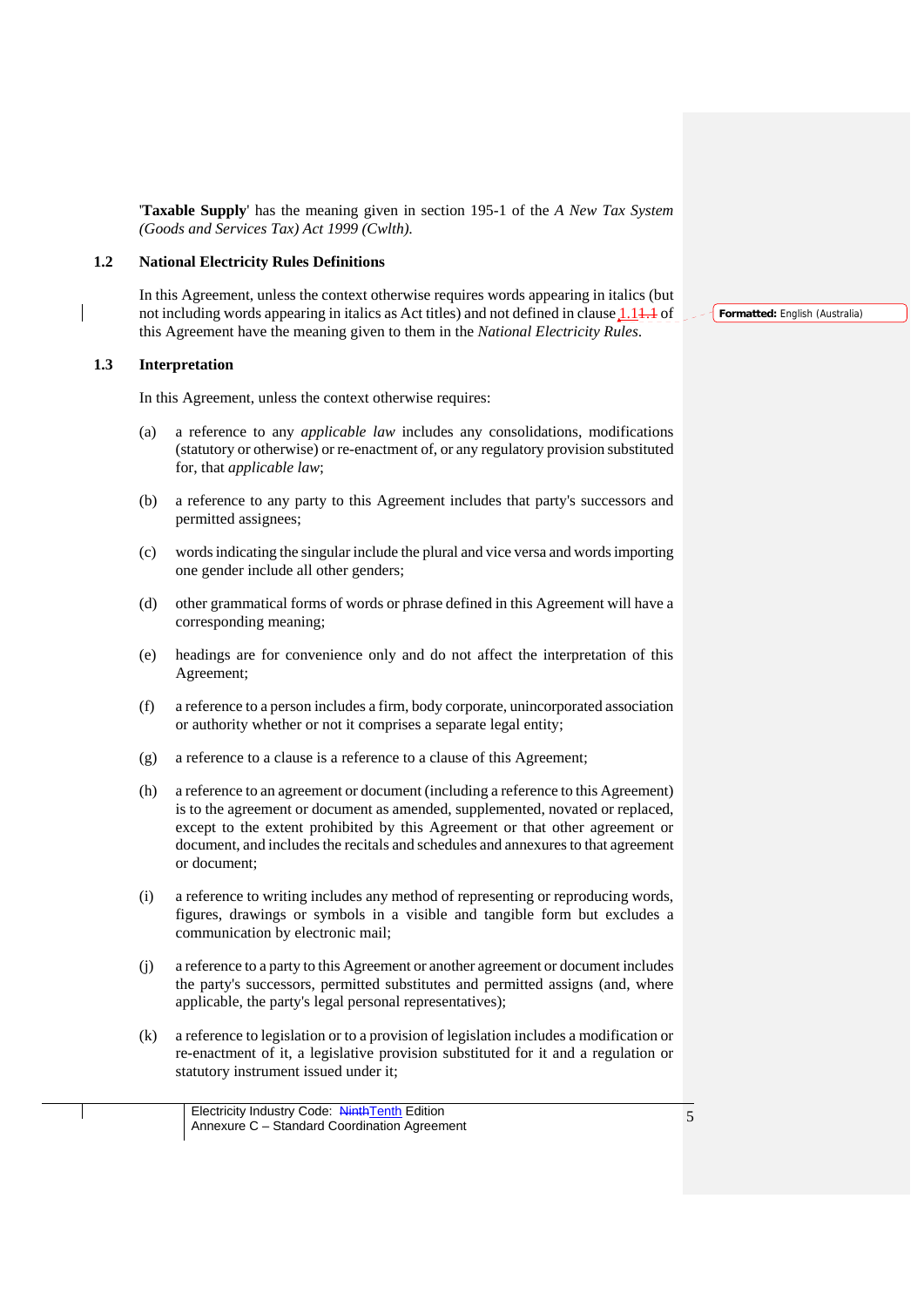- (l) a reference to conduct includes an omission, statement or undertaking, whether or not in writing;
- (m) a reference to an *agreement* includes any undertaking, deed, agreement and legally enforceable arrangement, whether or not in writing, and a reference to a *document* includes an agreement (as so defined) in writing and any certificate, notice, instrument and document of any kind;
- (n) a reference to *dollars* and *\$* is to Australian currency;
- (o) mentioning anything after *includes*, *including*, *for example*, or similar expressions, does not limit what else might be included;
- (p) nothing in this Agreement is to be interpreted against a party solely on the ground that the party put forward this Agreement or a relevant part of it; and
- (q) a reference to time is a reference to Queensland time.

### **1.4 Consents or approval**

If the doing of any act, matter or thing under this Agreement is dependent on the consent or approval of a party or is within the discretion of a party, the consent or approval may be given or the discretion may be exercised conditionally or unconditionally or withheld by the party in its absolute discretion.

#### **1.5 Inconsistency with applicable law**

In the event of any inconsistency between the provisions of this Agreement and the provisions of any *applicable law*, the provisions of that *applicable law* will prevail to the extent of that inconsistency.

## **2. CONSIDERATION AND TERM**

### **2.1 Consideration**

In consideration of each party agreeing to assist in discharging certain of the other party's functions and obligations to the *customer* under *applicable law* and to be bound by the limits on liability contained in this Agreement the parties agree to mutually perform the obligations set out in this Agreement.

## **2.2 Term**

This Agreement will commence on the *commencement date* and will continue until terminated in accordance with clause  $1313$ . 

### **3. OBLIGATIONS CONCERNING SERVICE ORDER REQUESTS**

### **3.1 Parties to Comply**

The parties must comply with any obligations under *applicable law* and the *B2B Procedures* related to the initiation and completion of *Service Order Requests*.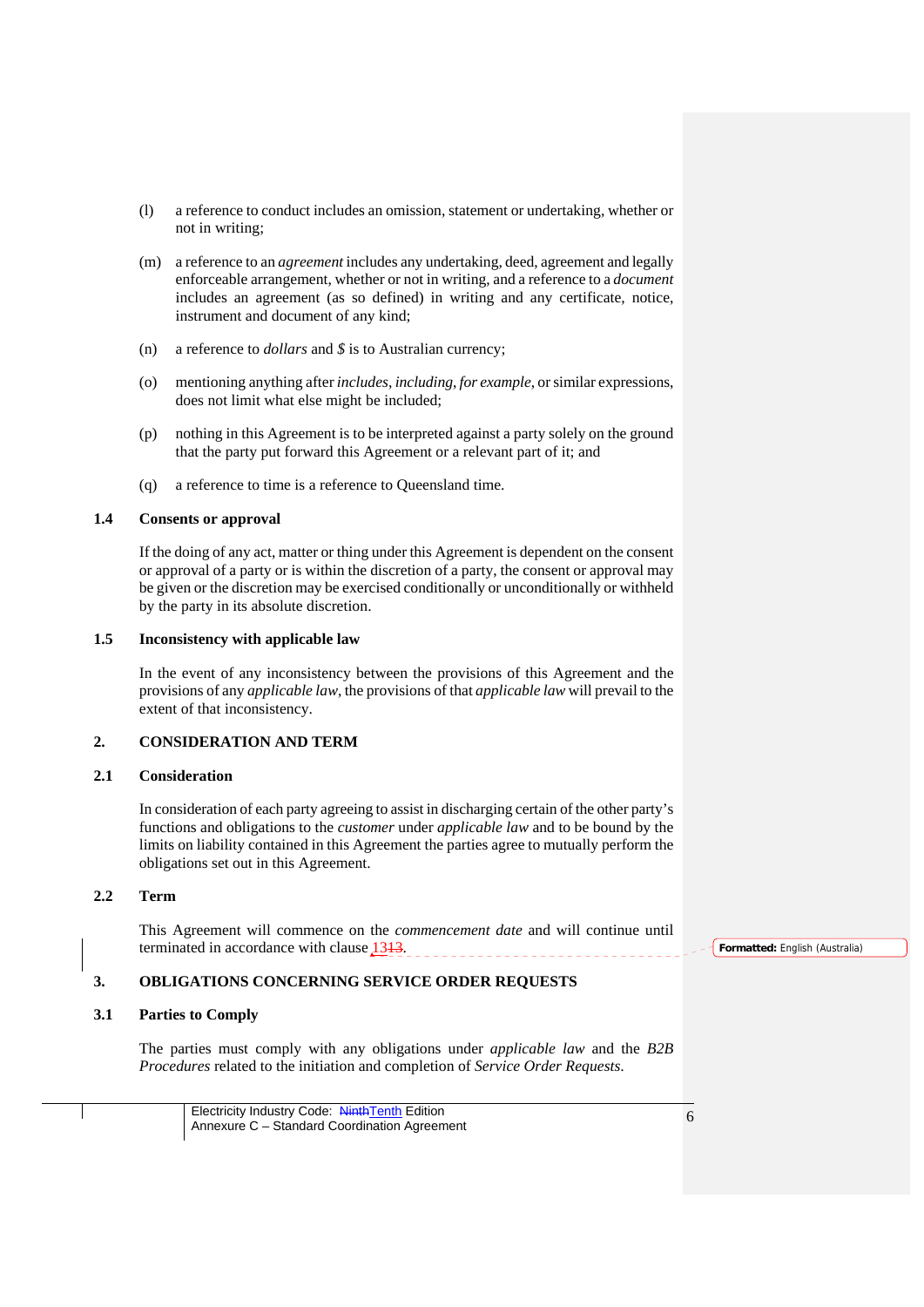### **3.2 Inaccuracies**

The Retailer will use reasonable endeavours to ensure that accurate information is provided by the Retailer to the Distributor for the purposes of the Distributor carrying out a *Service Order Request*.

### **3.3 Refusal to Sell or Connect**

Neither party will be liable to the other as a consequence of refusing to sell electricity to a *customer* or *connect* or reconnect a *customer's connection point* to the *supply network* if the preconditions it is entitled to impose under *applicable law,* the *customer's connection contract* or the *customer's retail contract*, have been communicated to the other party or the *customer* and those preconditions have not been satisfied.

### **3.4 Attempt to Carry Out a Service Order Request**

If the Distributor attempts to carry out a *Service Order Request* as requested by the Retailer, but through any act or omission of the *customer* is unable to complete the *Service Order Request*, the Distributor will still be entitled to charge the fee associated with the *Service Order Request*.

## **4. PROVISION OF INFORMATION TO CUSTOMERS**

If the Distributor or Retailer receives a request from a *customer* for documentation or information required to be provided by the other party under any *applicable law*, the party receiving the request must promptly:

- (a) refer the *customer* to the other party; or
- (b) notify the other party of the *customer's* request.

## **5. COMMUNICATIONS REGARDING CUSTOMERS AND SYSTEMS DATA**

#### **5.1 Answering Fault Calls**

- (a) Subject to clauses 5.15.1(c), (e) and (f), if a *customer* contacts the Retailer by telephone about a fault or an unplanned interruption in the Distributor's *supply network*, the Retailer must:
	- (i) transfer the *customer* to the Distributor's fault telephone number if communication systems are technically capable of identifying the area from which the telephone call was made by the *customer* upon transfer of the call; or
	- (ii) if 5.15.1(a)(i) does not apply, refer the *customer* to the Distributor's fault telephone number. **Formatted:** English (Australia)
- (b) The Retailer must not handle, deal with or advise on a *customer's* enquiry regarding a fault other than to the extent that it is permitted to provide information to the *customer* in the circumstances described in clause 5.15.1(c).

**Formatted:** English (Australia)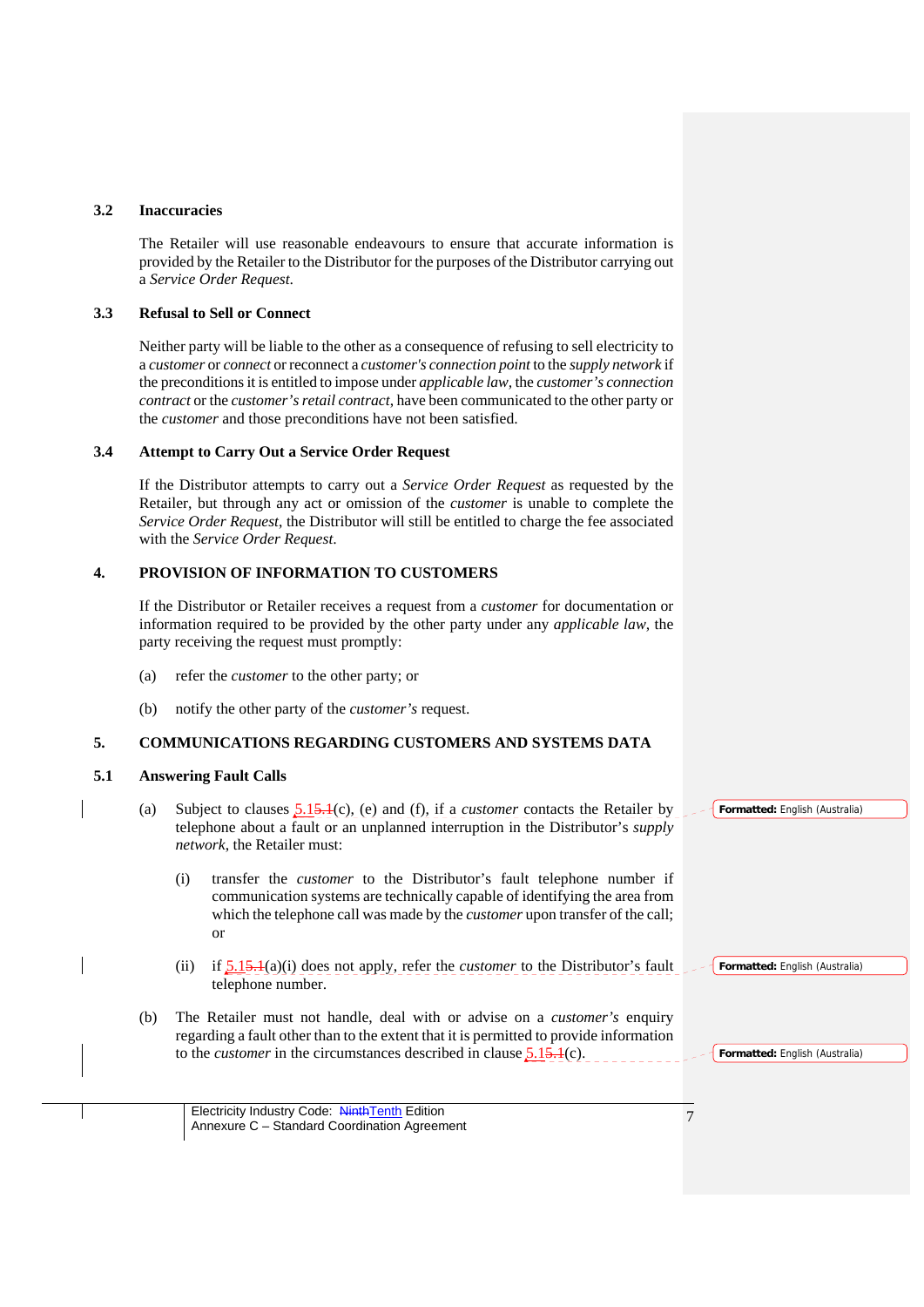### (c) If the Retailer:

- (i) is informed by the *customer* that the *customer* has been unable to contact the Distributor through the Distributor's fault telephone number; or
- (ii) believes on reasonable grounds that the Distributor's fault telephone number is not properly functioning,

then the Retailer may provide the *customer* with the information regarding the fault that has been made available to the Retailer by the Distributor in accordance with clause  $\frac{5.25.2}{5.25}$ . The Retailer must not provide any other information regarding the fault to the *customer*.

In circumstances where the Retailer provides information to the *customer* in accordance with clause  $\frac{5.15 \cdot 1(c)(e)}{c}$ , the Retailer must request the customer to contact the Distributor regarding the fault or unplanned interruption, to facilitate its timely resolution.

- (d) The Distributor will provide to the Retailer a contact telephone number which the Retailer must publish on its *customers'* accounts as the fault telephone number.
- (e) The Distributor will provide to the Retailer a contact telephone number for *emergencies* which the Retailer must publish on its *customers'* accounts as the emergency number. If the fault identified by the *customer* relates to an *emergency*, the Retailer must transfer the *customer* to the telephone number provided by the Distributor to the Retailer for *emergencies*.
- (f) Nothing contained in this clause affects the particular arrangements between the Distributor, the Retailer and any *customer* regarding notification of and dealing with faults and interruptions and in particular, the Retailer must not submit a Service Order Request in relation to faults and *emergencies*.

### **5.2 Information Concerning Faults and Unplanned Interruptions**

- (a) The Distributor must make available to the Retailer information regarding faults or unplanned interruptions which the Distributor is required to provide to a *customer* under the *standard connection contract* within the same time period as the information is required to be provided by the Distributor to the *customer* under *standard connection contract*.
- (b) Any information described in clause  $\frac{5.25 \cdot 2}{a}$  is not required to distinguish between faults affecting a *customer* and faults affecting customers of other retailers.

#### **5.3 Information for Planned Interruptions**

(a) The notification which the Distributor sends out to *customers* notifying them of any planned interruptions must bear the Distributor's contact details and should state that any enquiries regarding planned interruptions should be directed to the Distributor.

**Formatted:** English (Australia)

**Formatted:** English (Australia) **Formatted:** English (Australia)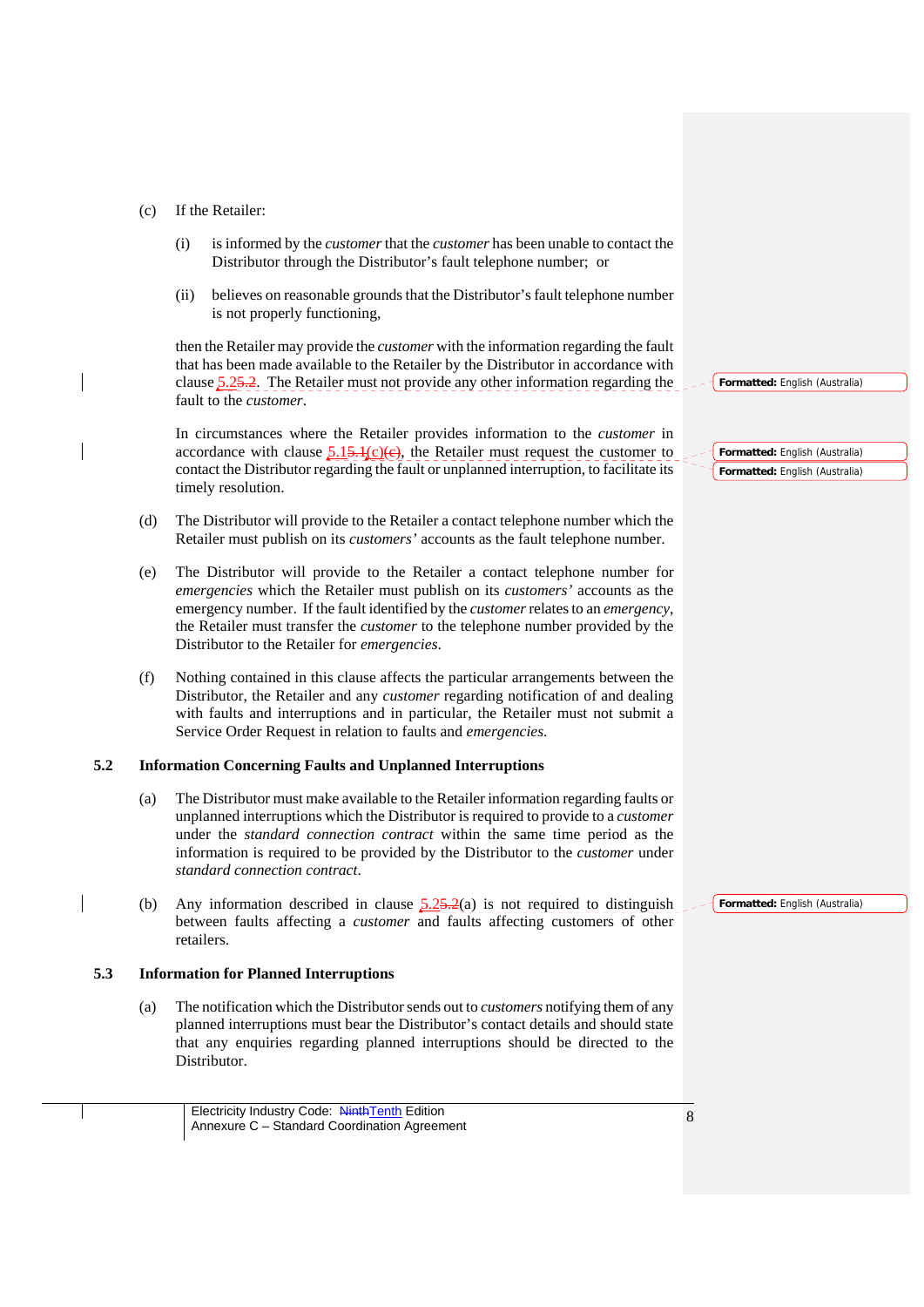- (b) The Distributor must make available to the Retailer information which the Distributor is required to provide to the *customer* under *applicable law* in respect of planned interruptions within the same time period as the information is to be provided by the Distributor to the *customer* under *applicable law*.
- (c) If a *customer* contacts the Retailer about a planned interruption requested or proposed by a Distributor, the Retailer must:
	- (i) subject to paragraph (ii), refer the *customer* to the Distributor; or
	- (ii) where the *customer* informs the Retailer that it declines to contact or (where appropriate) be transferred to the Distributor, deal with the *customer* itself.
- (d) Any information made available to the Retailer in accordance with clause  $5.35.3(b)$ in respect of planned interruptions:
	- (i) must include information regarding the area in which the planned interruption is to occur; and
	- (ii) is not required to distinguish between planned interruptions affecting a *customer* and planned interruptions affecting customers of other retailers.

### **5.4 Other information**

- (a) If a *customer* contacts the Retailer about an issue relating to the *supply network* or the *customer connection services*, the Retailer must refer the *customer* to the Distributor.
- (b) If a *customer* of the Retailer contacts the Distributor about an issue relating to the sale of electricity, the Distributor must refer the *customer* to the Retailer.

### **5.5 NEM Representative**

If the Retailer is not a *market customer*, it must notify the Distributor of its *NEM Representative*. The Retailer must notify the Distributor of any change in the identity of its *NEM Representative* as soon as practicable after the change.

#### **6. ADDITIONS AND DELETIONS OF CUSTOMERS**

### **6.1 Commence to apply**

This Agreement will commence to apply in relation to a *customer* for a *connection point* as follows:

- (a) where that *customer* does not have a *retail contract* with the Retailer as at the *commencement date*, on the earlier of:
	- (i) the date on which that *customer* makes an application or request to the Retailer for *connection*;
	- (ii) the commencement of that *customer's retail contract* with the Retailer for that *connection point*; and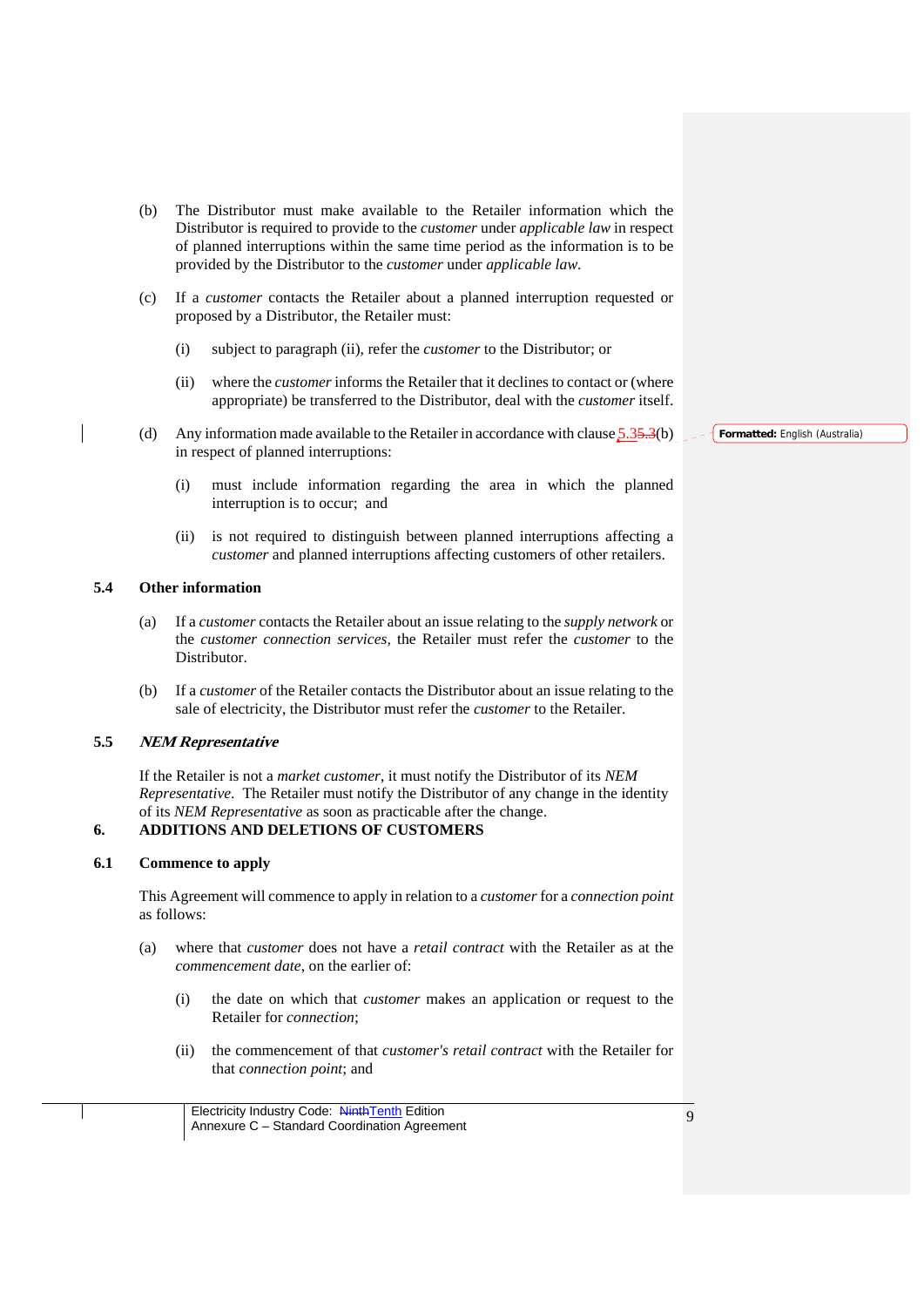- (iii) the date on which the Distributor is notified through *CATS* that the Retailer is *financially responsible* for that customer's *connection point*;
- (b) where that *customer* does have a *retail contract* with the Retailer as at the date of this Agreement, on the date of this Agreement.

## **6.2 Cease to apply**

This Agreement will cease to apply in relation to a particular *customer* for a *connection point* on the earlier of the date on which:

- (a) the *customer's retail contract* with the Retailer for that *connection point* ends and is not replaced with another *retail contract*;
- (b) the Distributor is notified through CATS that the Retailer or its *NEM Representative* ceases to be *financially responsible* for that *customer's connection point*; and
- (c) the *connection contract* between the Distributor and *customer* ends and is not replaced with another *connection contract*.

# **7. BILLING**

## **7.1 Billing notice**

Unless otherwise agreed between the parties, the Distributor shall issue to the Retailer a *statement of charges* by no later than the 10th *business day* of each *billing period* in respect of the previous *billing period*. The *statement of charges* will contain:

- (a) the *distributor charges* for the *customer connection services*:
	- (i) provided to the Retailer's *customers* under their *connection contracts* with the Distributor;
	- (ii) arranged as a consequence of the *customer* contacting the Retailer to request *customer connection services* from the Distributor and the Retailer notifying the Distributor of the *customer's* request; and
	- (iii) that the *customer* has requested and for which the *customer* has agreed, either impliedly by operation of law or explicitly, to pay;
- (b) any interest or other charges that the Distributor may recover from the Retailer under this Agreement or from the *customer* under *applicable law* or the relevant *connection contract*; and
- (c) the information required by *applicable law*, the *standard connection contract* and such other information agreed between the parties.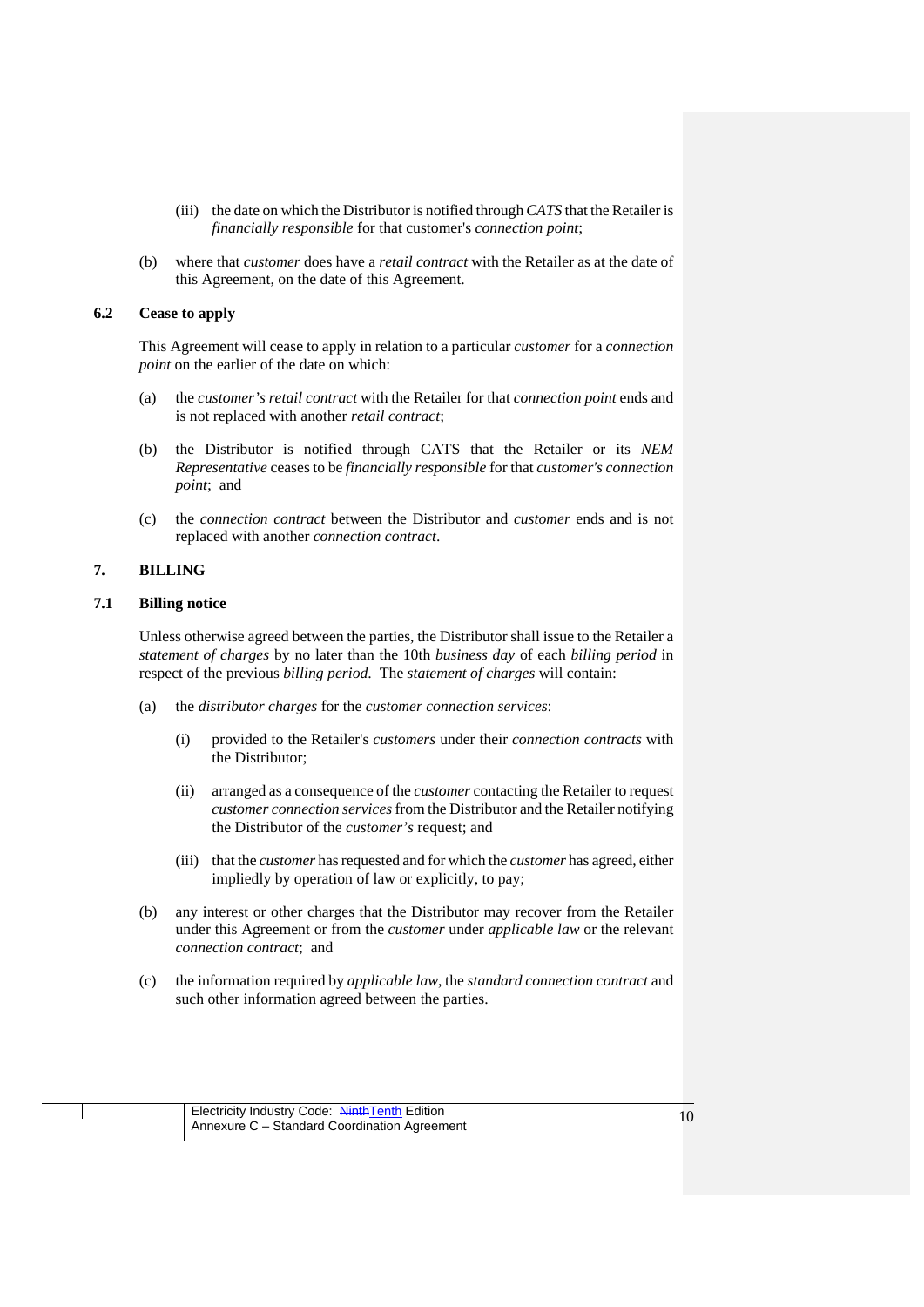### **7.2 Metering data**

Where the *distributor charges* are to be determined by reference to *metering data* or other metering information, the Distributor shall use:

- (a) *metering data* or other metering information; or
- (b) if *metering data* or other metering information is not available, an estimating system established in accordance with the *applicable law*,

in respect of each *customer's connection point* for the *billing period*.

#### **7.3 Contents of statement of charges**

Subject to the *applicable law* and the availability of data, a *statement of charges* issued by the Distributor to the Retailer shall be a single invoice for the *billing period* stating the amounts payable by the Retailer and may:

- (a) be in respect of all or some of the Retailer's *customers*;
- (b) be for one or more *customer connection services*;
- (c) include an amount based on any transmission connection or use of system charges incurred in accordance with *applicable law* and other amount charged to the *customer* by the Distributor in accordance with *applicable law* or the relevant *connection contract*;
- (d) be in respect of the whole or part of one or more *billing period*s depending upon when the *customer* first started to buy electricity from the Retailer; and
- (e) be in respect of a claim that has previously been made, to reflect revised information, substituted data, or other adjustments.

# **7.4 Applicable prices**

The Distributor must provide to the Retailer and publish in the public domain, its *price list* applying at the *commencement date* and thereafter whenever it is changed. The Distributor shall provide the Retailer with notice:

- (a) of any proposed structural changes to the *price list*, at the time an application for structural change is made to the *Economic Regulator*; and
- (b) of any other changes to the *price list*; which notice must be reasonable taking into account the nature and scope of those changes.

In any event, the Distributor shall provide the Retailer with notice no later than two days after approval of the changes by the *Economic Regulator*.

## **7.5 Network Tariff Codes**

The Retailer may apply to the Distributor for a change to the network tariff code assigned to a *NMI* for which the Retailer is *financially responsible*. If the Distributor, acting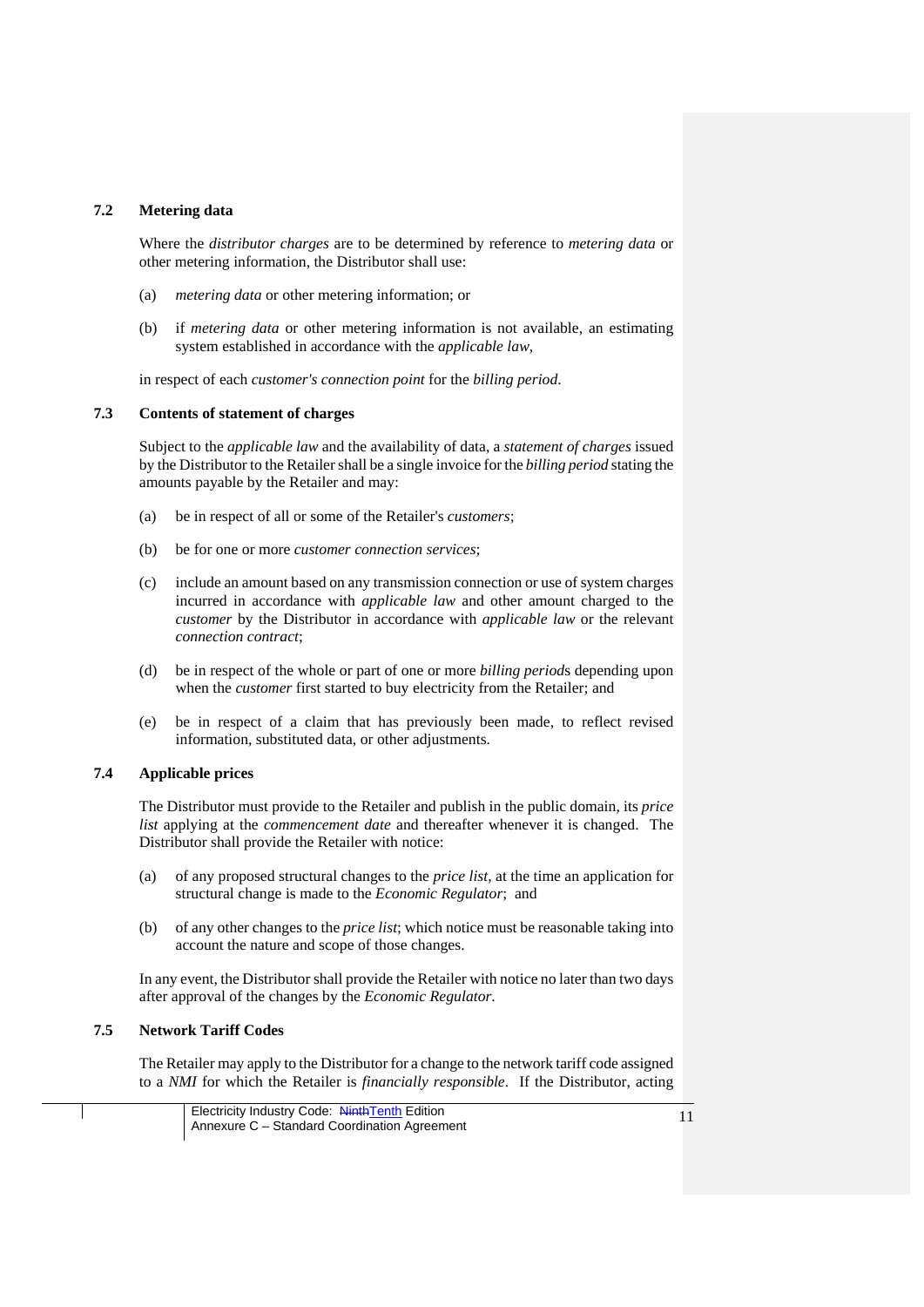reasonably, agrees that the network tariff code proposed by the Retailer is applicable to the *NMI*, the Distributor will make the necessary change in accordance with *CATS* Procedures within *MSATS*. The Distributor will provide the Retailer with a reason for any rejection of an application to change the network tariff code applicable to a *NMI*.

Subject to clause  $7.67.6$ , a Retailer may not make another request to change the network tariff code assigned to a *NMI* until a period of 12 months has elapsed from the previous request.

### **7.6 Information from customers**

- (a) A party must notify the other party as soon as possible if it:
	- (i) receives a request from a *customer* to transfer from one network or retail tariff code to another; or
	- (ii) is informed by a *customer* of a change in use of the *premises* or pattern of usage at the *premises*,

which may result in the *customer* no longer satisfying the conditions relating to the current network or retail tariff code applying to that *customer* or which may result in a change to any metering equipment installed at the *premises*.

(b) The Distributor must inform the Retailer within 5 business days of issuing or receiving such notice, of action taken in relation to the notice including whether or not it has transferred the customer's network tariff code to another network tariff code.

### **7.7 Provide all information**

The Distributor must provide to the Retailer all necessary billing information and data that the Retailer reasonably requests, to comply with its obligations under *applicable law*, relating to:

- (a) the issuing of bills;
- (b) the contents of bills;
- (c) the provision of billing data to *customers*.

### **7.8 Sufficient information**

Each *statement of charges* issued by the Distributor to the Retailer must contain sufficient information so as to enable the Retailer to either:

- (a) include that information in the Retailer's next bill to a particular *customer*; or
- (b) reconcile the *statement of charges* with the amounts included in a Retailer's bill to a particular *customer*.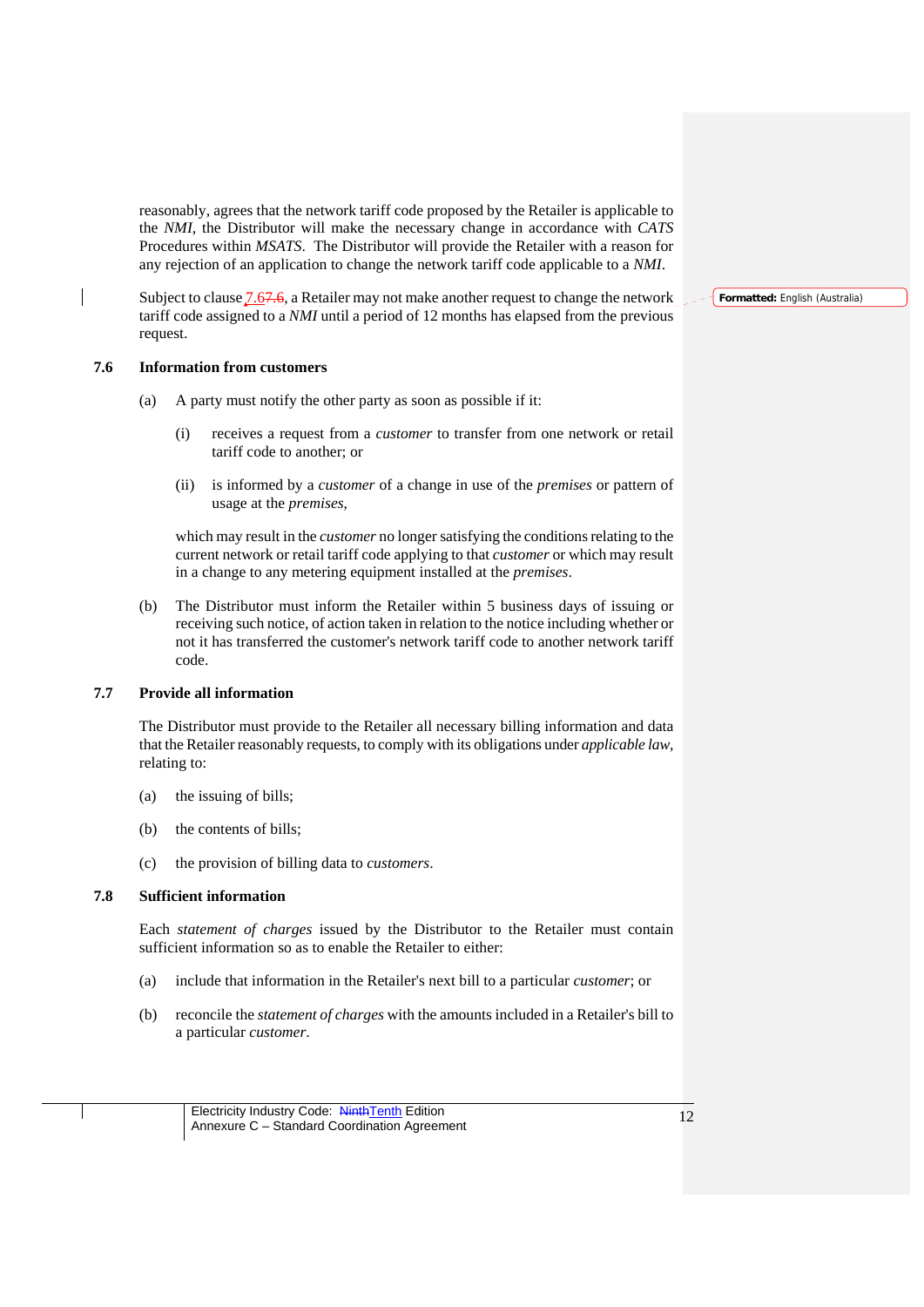# **8. PAYMENT**

### **8.1 Pay statement of charges**

Subject to clause  $8.58.5$ , and unless otherwise agreed between the parties, the Retailer must pay the Distributor the amount set out in the Distributor's *statement of charges* by 5:00pm on the later of:

- (a) the 10th *business day* after the receipt by the Retailer of a *statement of charges* issued under clause  $7.17.1$ ; or
- (b) subject to receipt of a *statement of charges* issued under clause 7.17.1, the 15th *business day* after the end of the *billing period* to which that *statement of charges* relates.

# **8.2 No set-off**

Subject to clauses 8.58.5, 10.310.3, 10.410.4 and 10.510.5, the Retailer must make payments under this clause 88 without set-off or counterclaim. All payments due by the Retailer to the Distributor under this Agreement must be made in cleared funds to a bank account nominated in writing by the Distributor to the Retailer from time to time.

### **8.3 Interest for late payment**

Subject to clause 8.5(f), if the Retailer fails to pay an amount owing under this Agreement when due, the Distributor may charge the Retailer interest on that amount. Interest will:

- (a) accrue daily at the *default rate* for each day from the day on which the amount became due and payable until it is paid;
- (b) be calculated on actual days elapsed and a 365 day year; and
- (c) be included on the next *statement of charges* from the Distributor to the Retailer and payable on the due date of that *statement of charges*.

## **8.4 Obligations unaffected**

The Retailer's obligation to pay an outstanding amount on the date it becomes due is not affected by clause 8.38.3. 

## **8.5 Billing disputes**

Unless protocols for the management of network billing disputes are otherwise provided for through a business to business network billing process specification agreed between the parties, the following shall apply:

(a) If the Retailer disputes it obligations under this Agreement to pay all or part of a *statement of charges* (the '*disputed amount*') and intends to withhold all or some of the *disputed amount*, the Retailer must notify the Distributor before the due date for payment of a *statement of charges* under clause 8.18.1 that it disputes its obligation under this Agreement to pay the *disputed amount*.

Electricity Industry Code: NinthTenth Edition Electricity Industry Code: Ninth Lenth Edition<br>Annexure C – Standard Coordination Agreement

| Formatted: English (Australia) |  |  |  |  |
|--------------------------------|--|--|--|--|
|                                |  |  |  |  |

| Formatted: English (Australia) |  |
|--------------------------------|--|
|--------------------------------|--|

- **Formatted:** English (Australia)
- **Formatted:** English (Australia) **Formatted:** English (Australia), Do not check spelling or grammar **Formatted:** English (Australia), Do not check spelling or grammar **Formatted:** English (Australia)
- **Formatted:** English (Australia)

**Formatted:** English (Australia)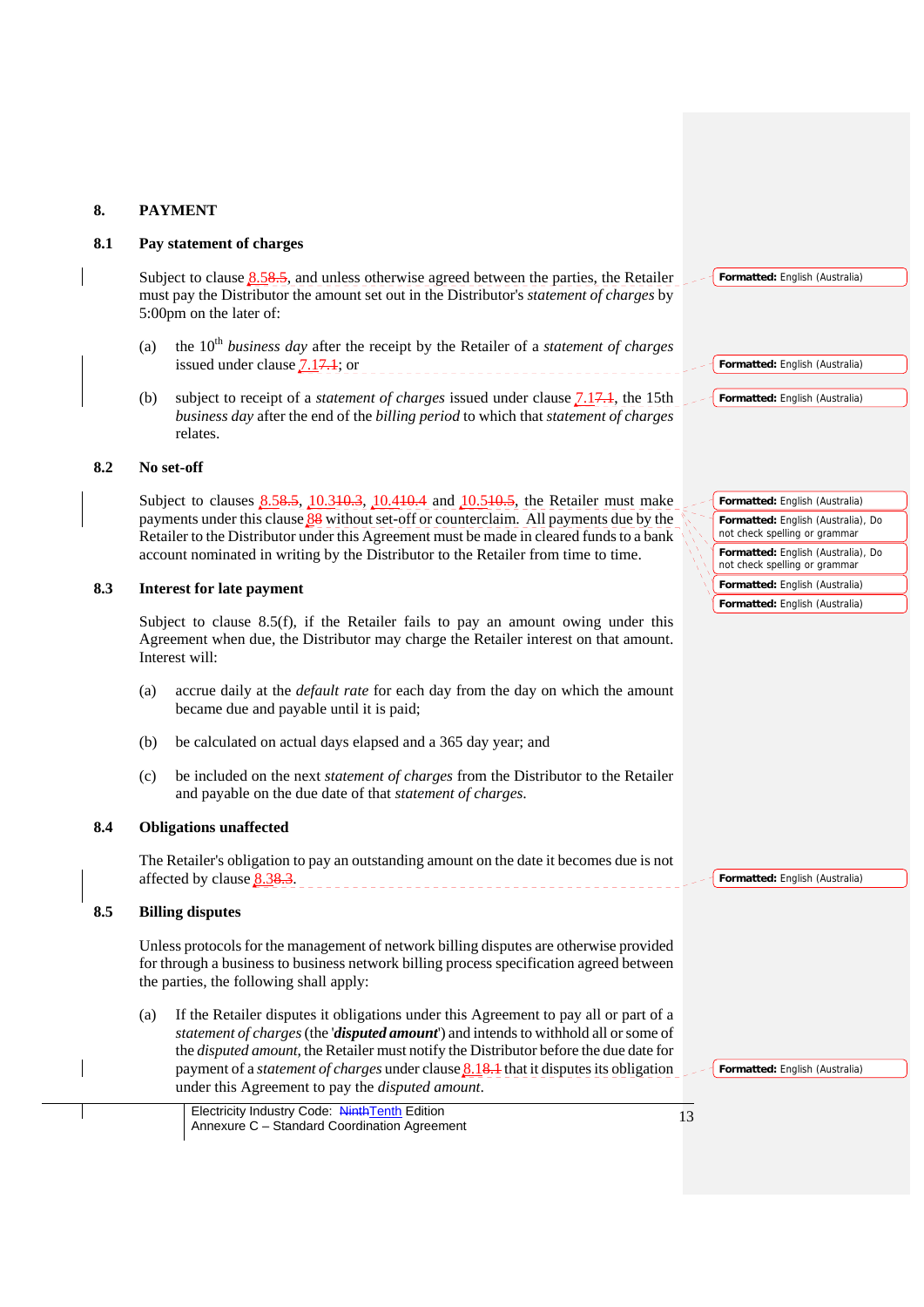| clause $8.58.5(a)(a)$ :<br>(i)<br>(ii)<br>(A)<br>(B)<br>charges,<br>(iii)<br>1747.<br>(c)<br>clause $1717$ .<br>(d)<br>(i)<br>(ii)<br>(iii) | the Retailer is not required to pay the <i>disputed amount</i> by the date due for                                                                                                                                                                                                                                                                       | Formatted: English (Australia)<br>Formatted: English (Australia) |
|---------------------------------------------------------------------------------------------------------------------------------------------|----------------------------------------------------------------------------------------------------------------------------------------------------------------------------------------------------------------------------------------------------------------------------------------------------------------------------------------------------------|------------------------------------------------------------------|
|                                                                                                                                             |                                                                                                                                                                                                                                                                                                                                                          |                                                                  |
|                                                                                                                                             | payment of that statement of charges; but                                                                                                                                                                                                                                                                                                                |                                                                  |
|                                                                                                                                             | the Retailer, unless another reasonable amount is agreed by the parties, is<br>required to pay the greater of:                                                                                                                                                                                                                                           |                                                                  |
|                                                                                                                                             | the balance of the amount due under that <i>statement of charges</i> (after<br>deduction of the <i>disputed amount</i> ); and                                                                                                                                                                                                                            |                                                                  |
|                                                                                                                                             | the lesser of, 80% of the amount of the previous undisputed <i>statement</i><br>of charges from the Distributor, and the full amount of the statement of                                                                                                                                                                                                 |                                                                  |
|                                                                                                                                             | by the date due for payment of that statement of charges; and                                                                                                                                                                                                                                                                                            |                                                                  |
|                                                                                                                                             | the parties will submit that dispute for resolution in accordance with clause                                                                                                                                                                                                                                                                            | Formatted: English (Australia)                                   |
|                                                                                                                                             | The payment of all or part of an amount set out in a <i>statement of charges</i> will not<br>preclude the Retailer from subsequently challenging its liability to pay that amount.<br>If the Retailer disputes an amount paid by it in accordance with a statement of<br>charges, the parties will submit that dispute for resolution in accordance with |                                                                  |
|                                                                                                                                             |                                                                                                                                                                                                                                                                                                                                                          | Formatted: English (Australia)                                   |
|                                                                                                                                             | If as a result of the dispute resolution process under clause $1747$ it is determined<br>that the amount of that statement of charges should have been:                                                                                                                                                                                                  | Formatted: English (Australia)                                   |
|                                                                                                                                             | less than the amount already paid by the Retailer on account of that <i>statement</i><br>of charges, the Distributor must pay to the Retailer the difference between<br>the amount already paid and the amount determined as being properly due                                                                                                          |                                                                  |
|                                                                                                                                             | together with, subject to clause $8.58.5(f)(f)$ , interest on the difference at the<br>default rate for each day after the date the amount was paid by the Retailer,<br>up to and including the date the difference is paid; or                                                                                                                          | Formatted: English (Australia)<br>Formatted: English (Australia) |
|                                                                                                                                             | more than the amount already paid but less than the amount of the <i>statement</i><br>of charges, the Retailer must pay to the Distributor the difference between<br>the amount already paid and the amount determined as being properly due<br>together with interest, subject to clause $8.58.5(f)(f)$ , on the difference at the                      | Formatted: English (Australia)                                   |
|                                                                                                                                             | default rate for each day after the date that statement of charges was due to<br>be paid, up to and including the date the difference is paid; or                                                                                                                                                                                                        | Formatted: English (Australia)                                   |
|                                                                                                                                             | equal to or more than the amount of that <i>statement of charges</i> , the Retailer<br>must pay to the Distributor:                                                                                                                                                                                                                                      |                                                                  |
| (A)                                                                                                                                         | the difference between the amount already paid and the amount<br>determined as being properly due; and                                                                                                                                                                                                                                                   |                                                                  |
| (B)                                                                                                                                         | subject to clause $8.58.5(f)(f)$ , interest on the amount of the difference<br>between the amount already paid and the <i>statement of charges</i> at the                                                                                                                                                                                                | Formatted: English (Australia)                                   |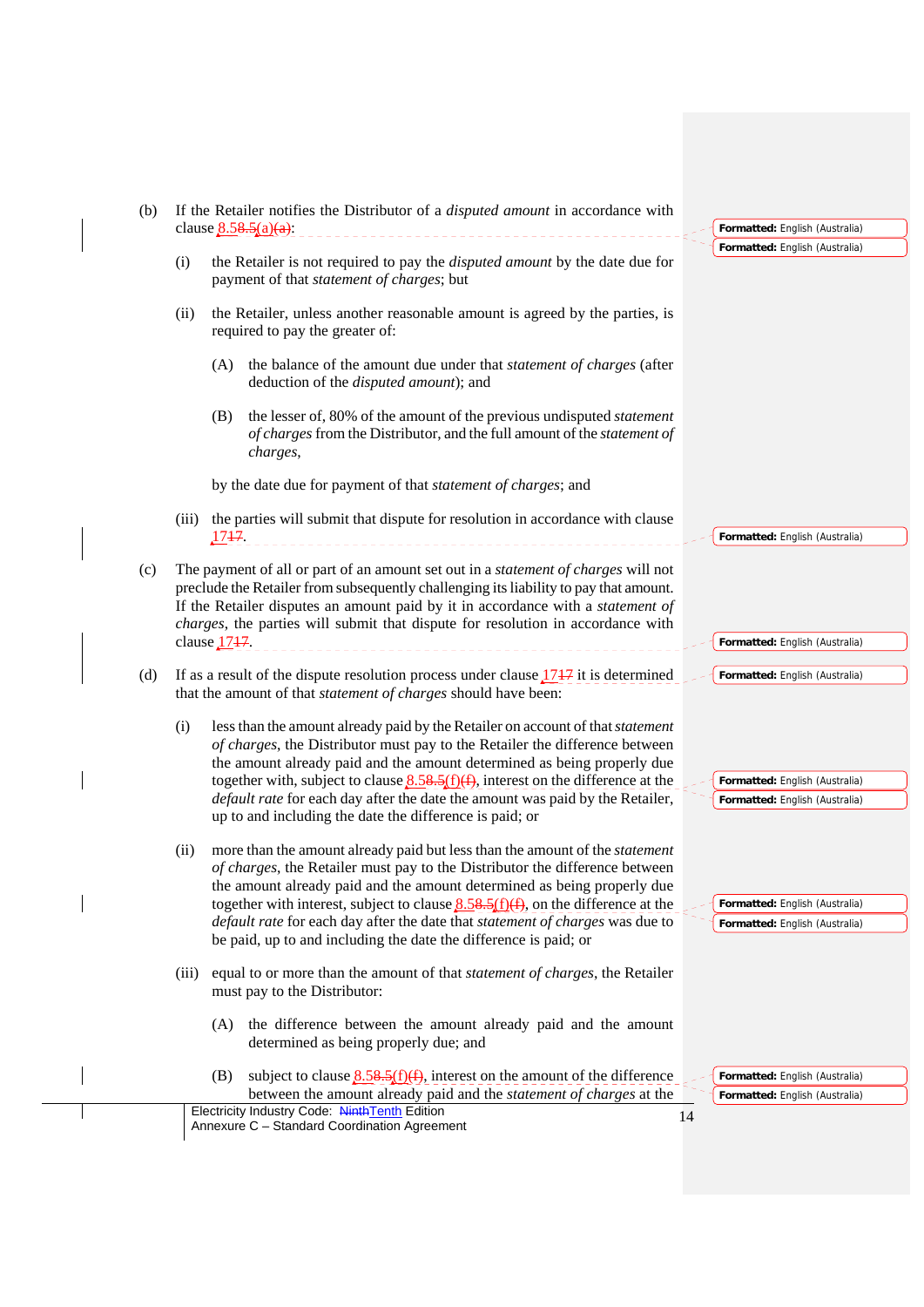|     |     | default rate for each day after the date that statement of charges was<br>due to be paid, up to and including the date the difference is paid.                                                                                                                                                                                                                                    |                                |
|-----|-----|-----------------------------------------------------------------------------------------------------------------------------------------------------------------------------------------------------------------------------------------------------------------------------------------------------------------------------------------------------------------------------------|--------------------------------|
|     |     | An amount payable under this clause $8.58.5(d)(d)$ will fall due 5 <i>business</i>                                                                                                                                                                                                                                                                                                | Formatted: English (Australia) |
|     |     | days after the determination of the dispute.                                                                                                                                                                                                                                                                                                                                      | Formatted: English (Australia) |
|     | (e) | A notice given by the Retailer under clause $8.58.5(a)(a)$ must contain sufficient                                                                                                                                                                                                                                                                                                | Formatted: English (Australia) |
|     |     | information and supporting detail to enable the Distributor to determine the nature<br>of the Retailer's <i>dispute</i> concerning that <i>statement of charges</i> .                                                                                                                                                                                                             | Formatted: English (Australia) |
|     | (f) | For the avoidance of doubt, the parties acknowledge that no interest on amounts in<br><i>dispute</i> under this clause $8.58.5$ , either at the <i>default rate</i> or the <i>bank bill rate</i> , will                                                                                                                                                                           | Formatted: English (Australia) |
|     |     | be owed or payable where that amount is genuinely in <i>dispute</i> .                                                                                                                                                                                                                                                                                                             |                                |
|     | (g) | The parties further acknowledge that an Independent Expert, appointed and acting                                                                                                                                                                                                                                                                                                  |                                |
|     |     | pursuant to clause 1747, may determine whether an amount is genuinely in dispute,                                                                                                                                                                                                                                                                                                 | Formatted: English (Australia) |
|     |     | for the purposes of clause $8.58.5(f)(f)$ .                                                                                                                                                                                                                                                                                                                                       | Formatted: English (Australia) |
| 8.6 |     | <b>Obligation to Pay</b>                                                                                                                                                                                                                                                                                                                                                          | Formatted: English (Australia) |
|     |     | Subject to clause $10.540,5$ , the obligation of the Retailer to pay the <i>statement of charges</i>                                                                                                                                                                                                                                                                              | Formatted: English (Australia) |
|     |     | issued by the Distributor in accordance with this clause $88$ , will not be affected by any<br>failure of a <i>customer</i> to pay the <i>charges</i> payable by that <i>customer</i> to the Retailer.                                                                                                                                                                            | Formatted: English (Australia) |
| 8.7 |     | Clauses that do not apply                                                                                                                                                                                                                                                                                                                                                         |                                |
|     |     | Clauses $\frac{77}{2}$ , $\frac{88}{2}$ and $\frac{10.110}{2}$ do not apply in relation to a <i>customer</i> to the extent that the                                                                                                                                                                                                                                               | Formatted: English (Australia) |
|     |     | parties have agreed with each other and the relevant <i>customer</i> to issue separate bills to                                                                                                                                                                                                                                                                                   | Formatted: English (Australia) |
|     |     | that customer.                                                                                                                                                                                                                                                                                                                                                                    | Formatted: English (Australia) |
|     |     | The Retailer acknowledges that the Distributor may, in accordance with its connection<br>contract, agree with a customer, or otherwise elect, to bill a customer directly for<br>customer connection services. The Distributor will notify the Retailer in circumstances<br>where it agrees or elects to bill a Retailer's customer directly for customer connection<br>services. |                                |
| 8.8 |     | <b>Supply of Money</b>                                                                                                                                                                                                                                                                                                                                                            |                                |
|     |     | The parties acknowledge their mutual understanding that because a payment made by the                                                                                                                                                                                                                                                                                             |                                |

**Formatted:** English (Australia)

Electricity Industry Code: NinthTenth Edition Annexure C – Standard Coordination Agreement <sup>15</sup>

any such payment.

Retailer to the Distributor under this clause is a supply of money, and is not consideration for any *Taxable Supply* by the Distributor to the Retailer, clause 2323 does not apply to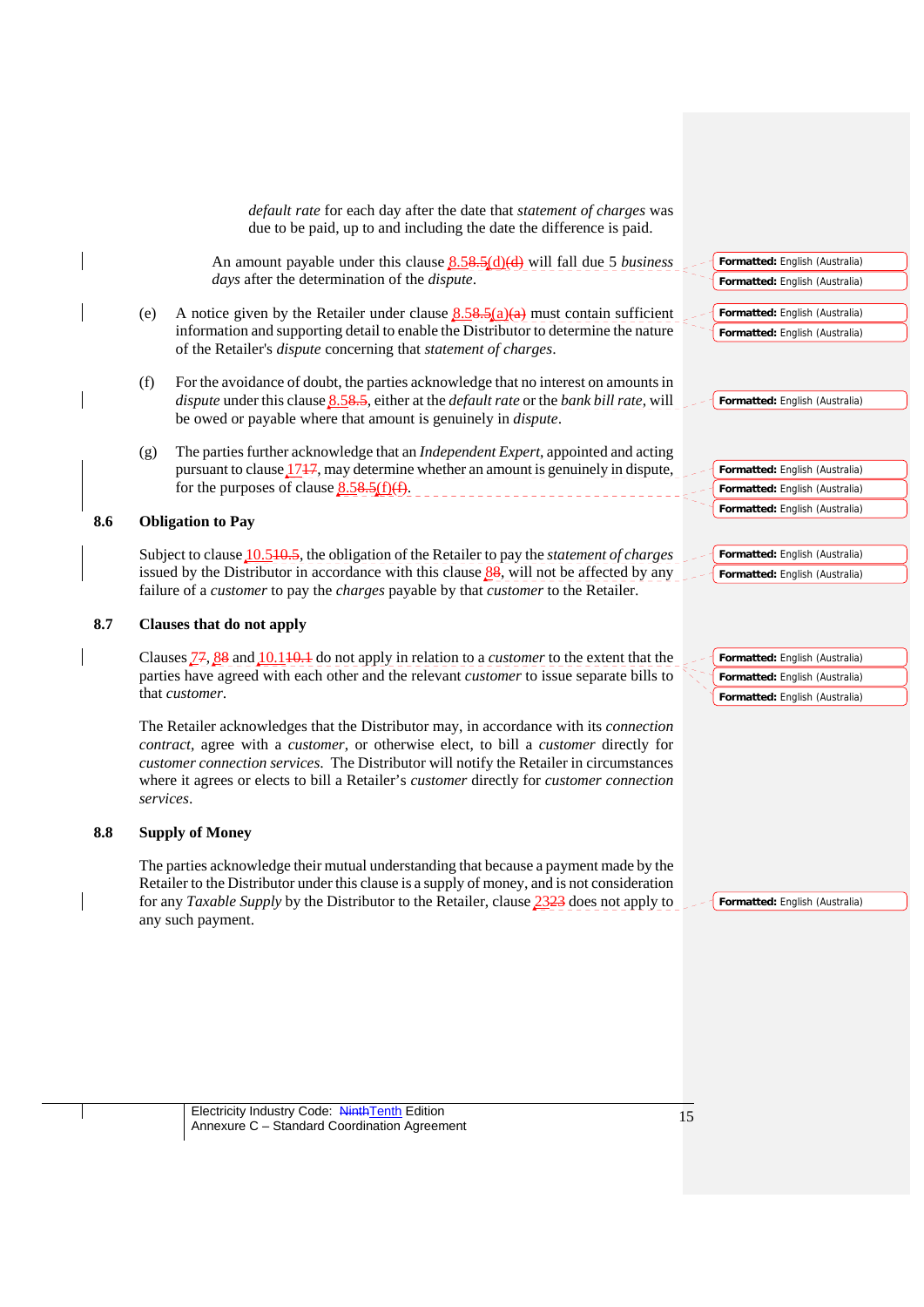### **9. GSL PAYMENTS**

#### **9.1 Retailer Reimbursement**

If:

- (a) the Retailer:
	- (i) receives notification of a matter relevant to the Distributor's compliance with a *GSL* and the Retailer delays or fails to pass on that information to the Distributor; or
	- (ii) requests a disconnection; and
- (b) as a result of that delay, failure or request, the Distributor is required to make a payment to the *customer* as a result of failing to satisfy a *GSL*,

then the Retailer must reimburse the Distributor for that portion of the payment made to the *customer* which is attributable to the Retailer's delay, failure or wrongful action in making a request.

However, a Retailer will not be liable to reimburse the Distributor for a wrongful disconnection *GSL* where the Distributor's actions or omissions caused the Retailer to request the disconnection of the wrong *premises* (for example, where the Retailer has relied on *MSATS* data in establishing the *NMI* which is used in the request for disconnection).

### **9.2 Notification**

The Retailer must notify the Distributor (or such employee of the Distributor notified by the Distributor to the Retailer from time to time) where it is aware that the Distributor is required to provide a *GSL* payment to a *customer* under the *Electricity Industry Code*.

### **10. ADJUSTMENT**

### **10.1 General**

As between the parties the Retailer will, in accordance with the requirements of the *applicable law,* recover from *customers* amounts undercharged or pay to *customers*  amounts overcharged, as a result of the Retailer's or Distributor's act or omission.

## **10.2 Undercharging**

If a *customer* is undercharged as a result of the act or omission of the Retailer or Distributor and the Retailer is prevented by the *applicable law* from recovering from the *customer* the full amount undercharged, then if:

(a) the undercharging resulted from the Retailer's act or omission, the Retailer will pay to the Distributor the amount of the *distributor charges* specified in a *statement of charges* undercharged to that *customer* which are not permitted to be recovered under the *applicable law* from that *customer*; or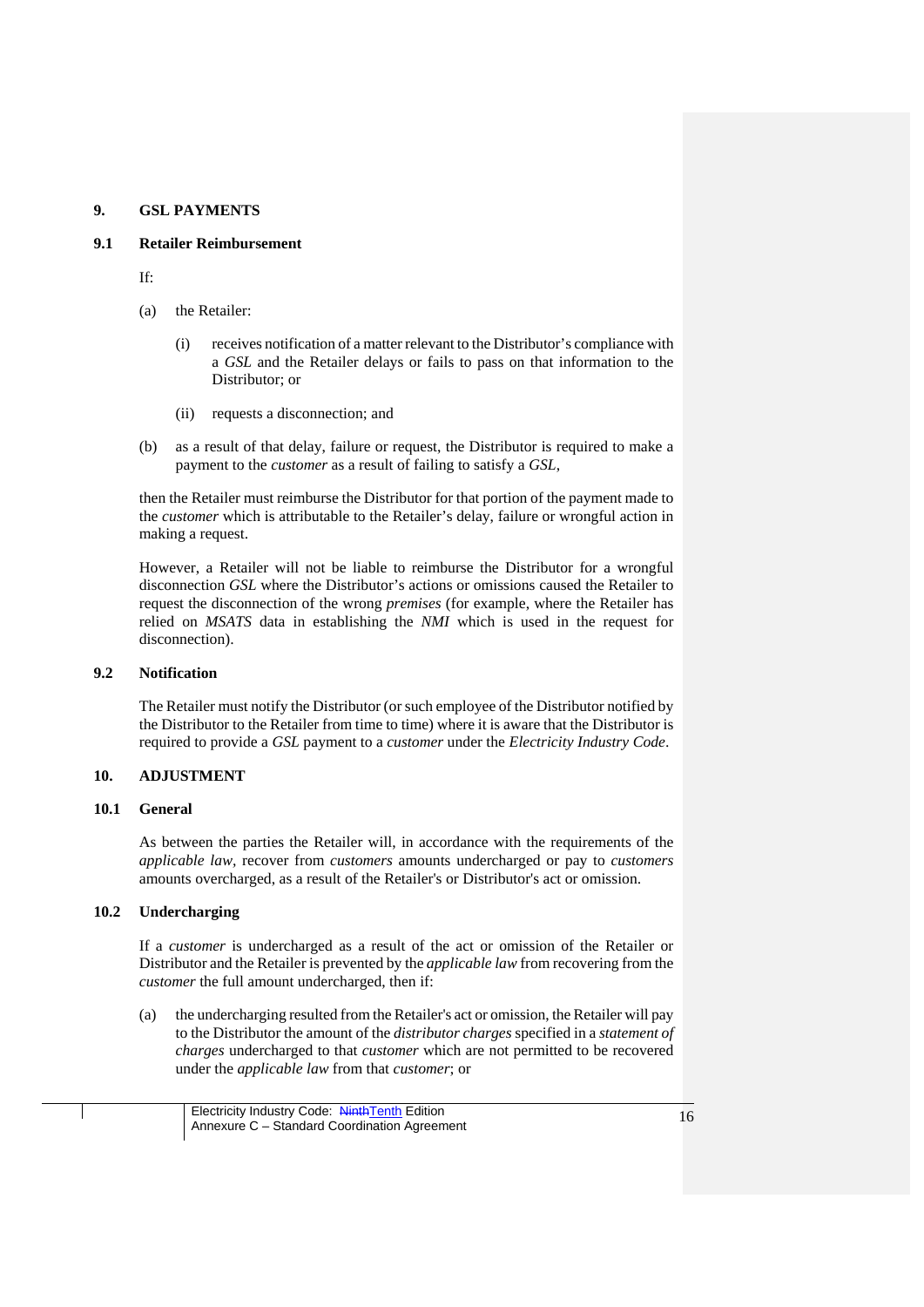(b) the undercharging resulted from the Distributor's act or omission, the Distributor will pay to the Retailer the amount of the Retailer's charges undercharged to that *customer* which are not permitted to be recovered under the *applicable law* from that *customer* or which the Retailer using reasonable endeavours is unable to recover from the *customer*.

Each party must notify the other as soon as possible after it becomes aware that a *customer* has been undercharged as a result of its act or omission.

## **10.3 Overcharging**

If a *customer* is overcharged as a result of the Distributor's act or omission, the Retailer may, subject to clause 10.410.4, deduct an amount representing the Distributor's proportion of that overcharged amount from the next payment due to the Distributor under clause <u>8</u>8.

The Distributor must notify the Retailer as soon as possible after it becomes aware that a *customer* has been overcharged as a result of the Distributor's act or omission.

#### **10.4 Steps before deduction**

Before deducting any amount from payments due to the Distributor under clause 10.310.3, the Retailer must give the Distributor an opportunity to determine the cause of the overcharging.

### **10.5 Non-payment**

If, due to a matter for which the Retailer may be indemnified under clause 14.144.1, a *customer* does not pay an account issued by the Retailer in full, the Retailer may off-set the amount of that shortfall from payments due to the Distributor under clause  $88$ , provided that the Retailer has:

- (a) promptly given the Distributor details of the relevant *customer*, the amount outstanding, the reasons of the non-payment by the *customer*, and such other information as the Distributor may reasonably request; and
- (b) been unable to recover the amount due from the customer within 60 days, after using reasonable endeavours to do so.

Nothing in this clause limits the Distributor's rights under clause 15.245.2 in relation to a *customer's* complaint or *Claim*.

### **11. DISCONNECTION**

#### **11.1 Failure to disconnect**

(a) Subject to clause 11.111.1(b), if the Distributor does not disconnect the *customer*  within the timeframe for completion for the *Service Order Request* or within such timeframes as may otherwise be agreed (or subsequently agreed) between the Distributor and the Retailer on behalf of the *customer*, the Distributor:

**Formatted:** English (Australia)

**Formatted:** English (Australia)

**Formatted:** English (Australia)

**Formatted:** English (Australia)

**Formatted:** English (Australia)

**Formatted:** English (Australia)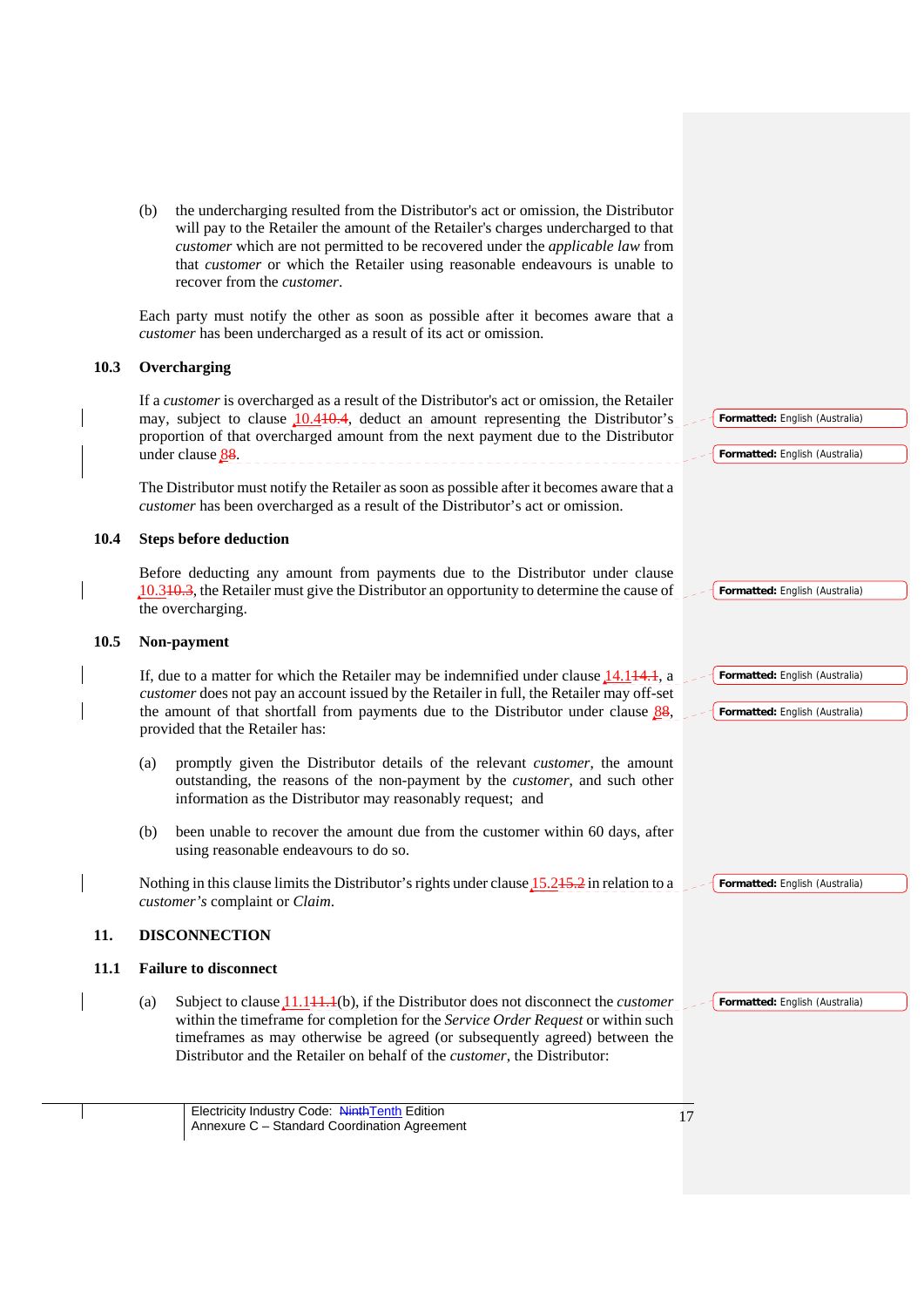- (i) will from that time not include the related *distributor charges* in any *statement of charges*; and
- (ii) will be liable to pay to the Retailer, at the Retailer's election, either:
	- (A) an amount representative of the costs incurred by the Retailer for the *customer's* energy consumption, calculated on the basis of the monthly average regional reference price as published by *AEMO* from time to time, for the region and month in which the energy consumption occurs; or
	- (B) an amount representative of the actual costs incurred by the Retailer for the *customer's* energy consumption,

provided that:

- (iii) this will not render the Distributor the retailer of the *customer*; and
- (iv) the Retailer has exercised reasonable endeavours to recover the relevant *distributor charges* and consumption costs and has been unable to recover these costs directly from the *customer*.

If the Retailer subsequently recovers from the *customer* all or any part of any such amount, the Retailer must promptly pay that recovered amount to the Distributor.

- (b) The Distributor may refuse to disconnect a *customer's connection point* where:
	- (i) the Distributor has made reasonable endeavours to carry out the disconnection but is unable to access the *customer's connection point* or the *premises* as a result of the *customer's* action or inaction;
	- (ii) the Distributor reasonably considers that such disconnection would be detrimental to the health or safety of any person (including the *customer*) or the *premises* are registered as having a life support machine;
	- (iii) the Retailer has raised a *Service Order Request* which does not comply with *applicable law*; or
	- (iv) the disconnection would result in the Distributor not complying with its obligations under *applicable law*.

In the case of clause  $11.11+1.1(b)(ii)$ , the Distributor will use reasonable endeavours to remove or mitigate the risk of detriment. In each case under clause  $11.141.1(b)$ , the Distributor must notify the Retailer, without delay, of the reason for its refusal to disconnect.

(c) Where the Distributor refuses to disconnect a *customer* on any of the grounds set out in clause 11.111.1(b), the Retailer will continue to be liable for the *distributor charges* in respect to the use of the *supply network* by the *customer* and the consumption of energy by the *customer*.

**Formatted:** English (Australia) **Formatted:** English (Australia)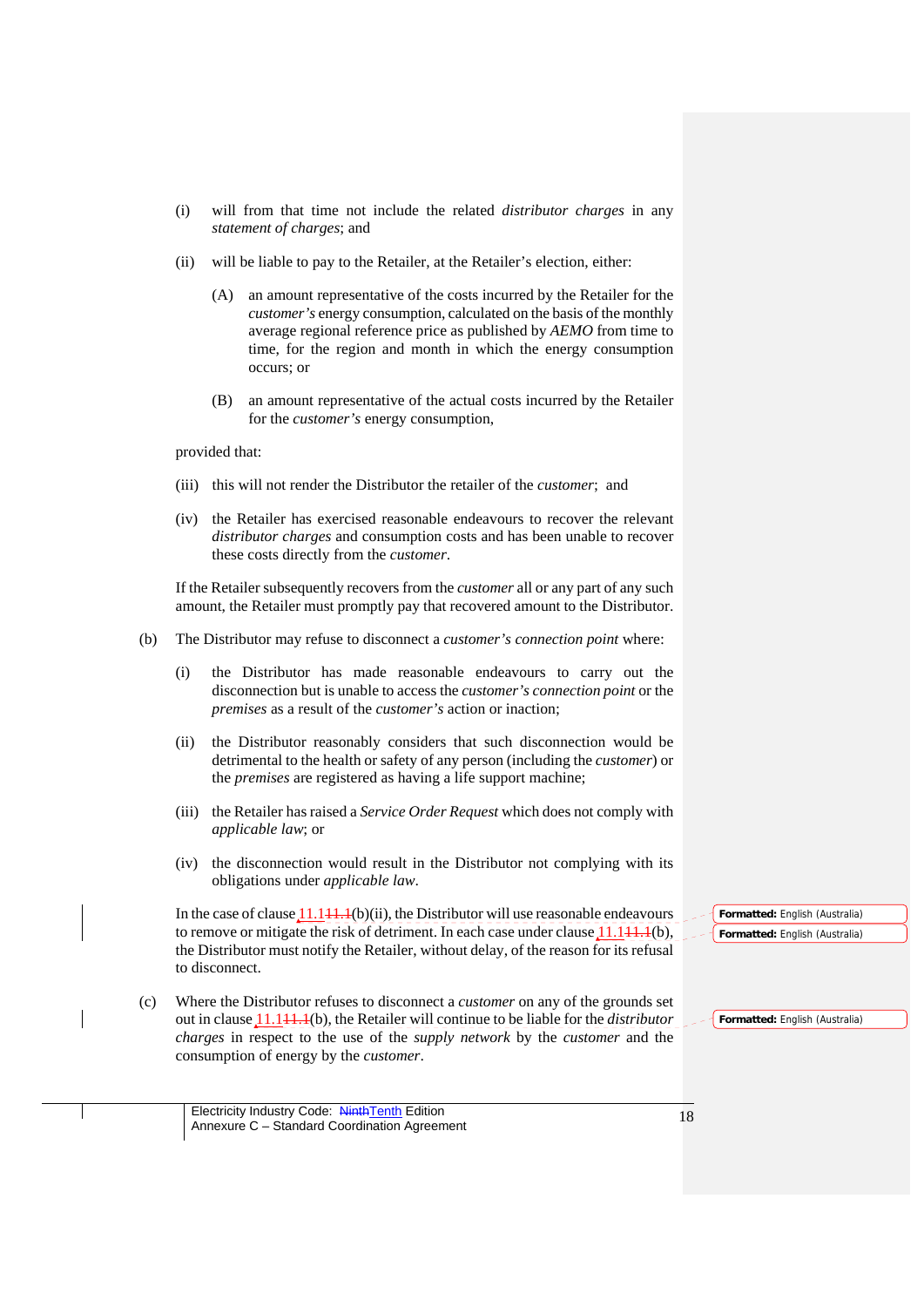- (d) By providing a *Service Order Request*, the Retailer represents and warrants to the Distributor that the Retailer is entitled to make a request for disconnection under its *retail contract* and under any *applicable law*, and it has complied with the procedures for disconnection prescribed in the relevant *retail contract* and any other procedures under any *applicable law*.
- (e) The Retailer shall indemnify the Distributor against all *Claims* arising from, or incurred by, the Distributor as a consequence of the cessation of supply as a result of any disconnection by the Distributor pursuant to a *Service Order Request*, except to the extent that the *Claim* arises from the negligent or reckless act or omission of the Distributor, or from any breach or non-observance by the Distributor of the Agreement or any *applicable law*.

#### **11.2 Distributor's right to disconnect**

The Distributor may disconnect a *customer's connection point* where it is entitled to do so under the *connection contract* or under an *applicable law,* or required to do so at the direction of State or Federal police, and must, subject to clause 11.344.3, send a notice to the Retailer of that disconnection within 24 hours after the disconnection. Where possible the Distributor will notify the Retailer in advance of the disconnection.

#### **11.3 Notice before disconnection**

Except in cases of *emergency* or where required to do so at the direction of State or Federal police, the Distributor must not disconnect a *customer's connection point* where the *customer*:

- (a) fails to comply with its obligations under the *customer's connection contract* to provide access to the *premises*; or
- (b) has provided false information; or
- (c) uses electricity illegally; or
- (d) uses electricity for a purpose not allowed by the *customer's* tariff or charge; or
- (e) requests to be disconnected,

unless it has first notified the Retailer.

### **12. RETAILER'S PERFORMANCE SECURITY**

Deleted

#### **13. TERMINATION**

#### **13.1 Termination events**

A party may, by giving 24 hours notice in writing to the other party (the '*defaulting party*'), terminate this Agreement if the *defaulting party's*:

(a) *retail authority* or *distribution authority* (as the case may be); or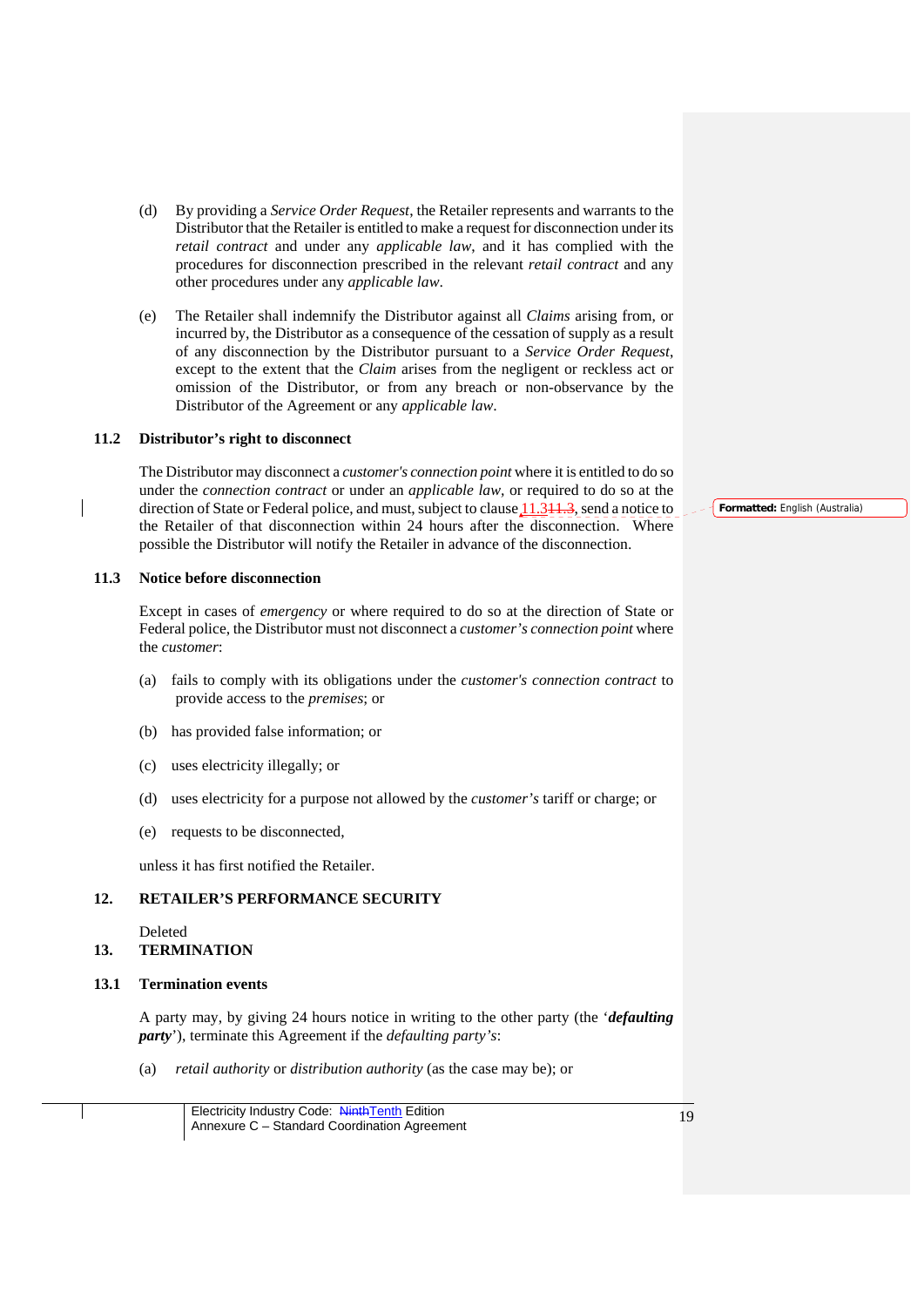(b) registration as a *Market Customer* or *Network Service Provider* (as the case may be) under the *National Electricity Rules*,

is terminated.

### **13.2 Distributor may terminate**

Deleted

### **13.3 Notice to Regulator**

The party exercising a right of termination under this clause must inform the *Regulator* of the termination within 1 *business day* of the termination occurring.

### **13.4 Termination of any previous Coordination Agreement**

Any agreement for the coordination of the parties' rights and obligations, entered into or as otherwise may be required to be entered into under *applicable law*, that was in force between the Distributor and the Retailer prior to the commencement of this Agreement is hereby terminated.

## **13.5 Existing rights**

The parties' rights to terminate this agreement will be without prejudice to the parties' rights to pursue relief by way of damages, injunction or specific performance in respect of a breach of this agreement. Without limiting the foregoing, each party shall be entitled to render an invoice to the other party for services provided and not invoiced up to and including the date of termination, and any such invoice will be payable in accordance with clause  $88.$ 

# **13.6 Distribution Services after Termination**

Notwithstanding the termination of this Agreement, the Distributor and the Retailer acknowledge that the Distributor may continue to provide *customer connection services* in respect of any *customer* of the Retailer until the first to occur of the events specified in clause 6.26.2. In respect of any such *customer connection service* provided after termination of this Agreement, all provisions of this Agreement which relate to the provision of *customer connection services* shall continue to apply.

## **14. INDEMNITY**

## **14.1 Distributor's Indemnity**

Subject to, and to the extent of, any loss suffered by the Distributor caused by, or contributed to by, the Retailer's non-compliance with clauses 15.215.2, 15.315.3 or 15.415.4 of this Agreement, the Distributor indemnifies the Retailer from and against any:

(a) *Claim* by a *customer* against the Retailer relating to the quality of, or interruptions to, the *connection* and supply of electricity by the Distributor (other than a *Claim* of the type referred to in clause  $14.144.1(b)$ , where the Distributor would have been liable to that *customer* under its *connection contract* had that *customer* 

| Electricity Industry Code: NinthTenth Edition | 20 |
|-----------------------------------------------|----|
| Annexure C - Standard Coordination Agreement  |    |

**Formatted:** English (Australia)

**Formatted:** English (Australia)

**Formatted:** English (Australia) **Formatted:** English (Australia) **Formatted:** English (Australia)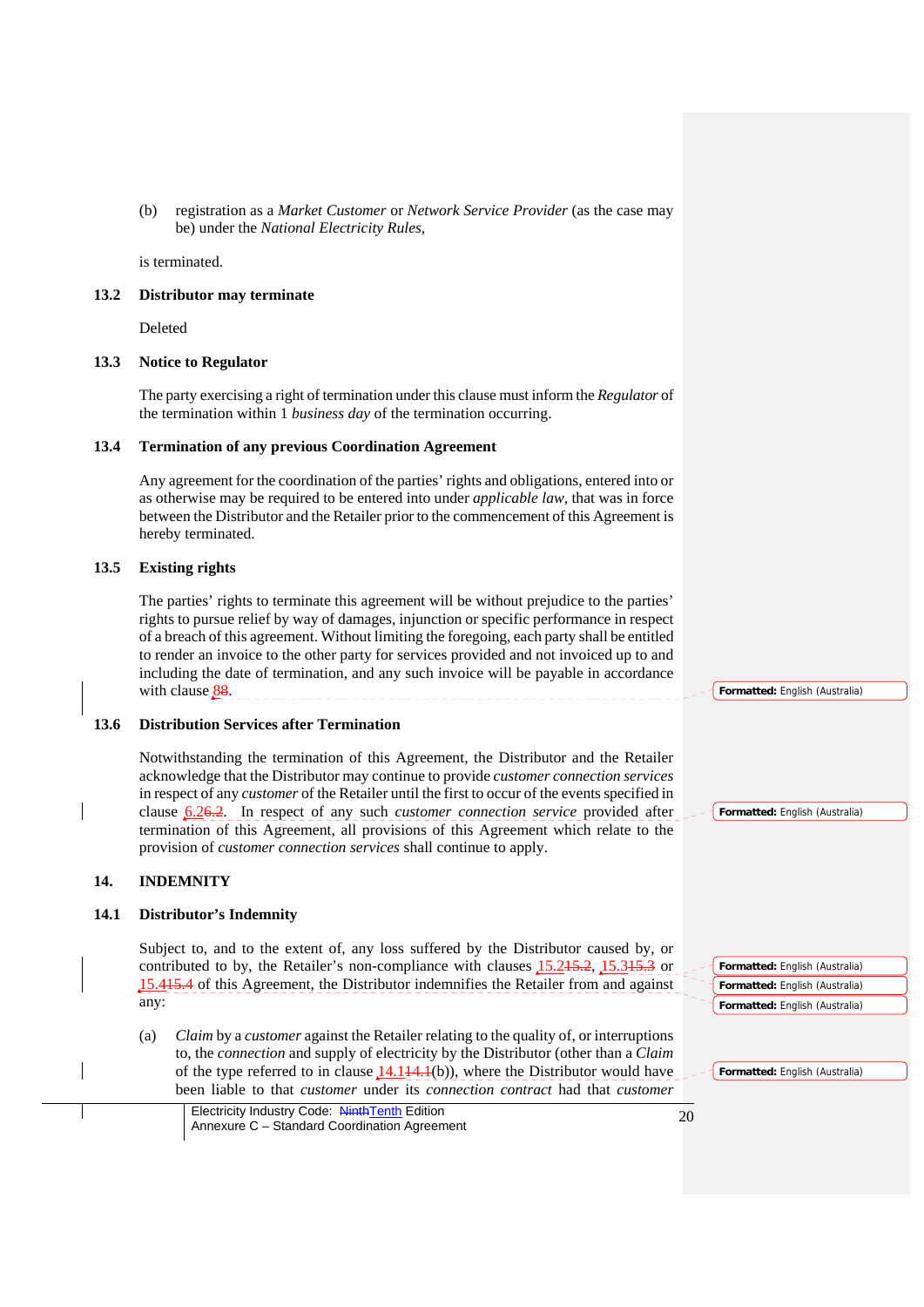claimed against the Distributor, but only to the extent that the Distributor would have been liable to that *customer* under its *connection contract*;

- (b) *Claim* against the Retailer for breach by the Retailer of any statutory guarantees, conditions, warranties or terms implied rights provided by the Competition and Consumer Act 2010 (Cth)Part V of the *Trade Practices Act 1974* or any equivalent consumer protection state legislation concerning the *connection* or supply of electricity by the Distributor where:
	- (i) that breach has occurred as a result of the acts or omissions of the Distributor; and
	- (ii) the Retailer has in its contract with the *customer* to which the *Claim* relates sought to limited or excluded its liability to that party for breach of any of the statutory guarantees, conditions, warranties or rights provided by the Competition and Consumer Act 2010 (Cth) terms implied by Part V of the *Trade Practices Act 1974* into that contract or any equivalent consumer protection legislation to the maximum extent permitted by law that Act, or any equivalent state legislation;
- (c) *Claims* in connection with the wrongful disconnection of a *customer's connection point* by the Distributor, other than *Claims* in connection with a *Service Order Request* under clause 11<sup>1</sup> that results in a wrongful disconnection of a *customer*'s *connection point* by the *Distributor*; or
- (d) *Claims* in connection with any failure by the Distributor to comply with clause --------------------------------------<u>1545</u>.

#### **14.2 Retailer's Indemnity**

|                                                                                      | Subject to the Distributor complying with clauses 15.245.2, 15.345.3 and 15.445.4, the<br>Formatted: English (Australia) |  |                                |  |  |
|--------------------------------------------------------------------------------------|--------------------------------------------------------------------------------------------------------------------------|--|--------------------------------|--|--|
| Retailer indemnifies the Distributor from and against any Claims in connection with: |                                                                                                                          |  | Formatted: English (Australia) |  |  |
|                                                                                      |                                                                                                                          |  | Formatted: English (Australia) |  |  |
| (a)                                                                                  | a failure to provide accurate information under clause $3.23.2$ ;                                                        |  | Formatted: English (Australia) |  |  |
| (b)                                                                                  | a <i>Service Order Request</i> by the Retailer under clause 1144 that results in a                                       |  | Formatted: English (Australia) |  |  |
|                                                                                      | wrongful disconnection of a <i>customer's connection point</i> by the Distributor; and                                   |  |                                |  |  |

(c) any failure by the Retailer to comply with clause  $1515$ .

#### **14.3 Limit of liability**

To the maximum extent permitted by law, the liability of either party to the other is:

- (a) in the case of *Claims* under clause  $14.144.1(a)$ , limited in the manner set out in that clause; **Formatted:** English (Australia)
- (b) in the case of *Claims* under clause  $14.114.1(b)$  limited to the amount of the Retailer's direct loss incurred in relation to such *Claims*; **Formatted:** English (Australia)

**Formatted:** English (Australia)

**Formatted:** English (Australia)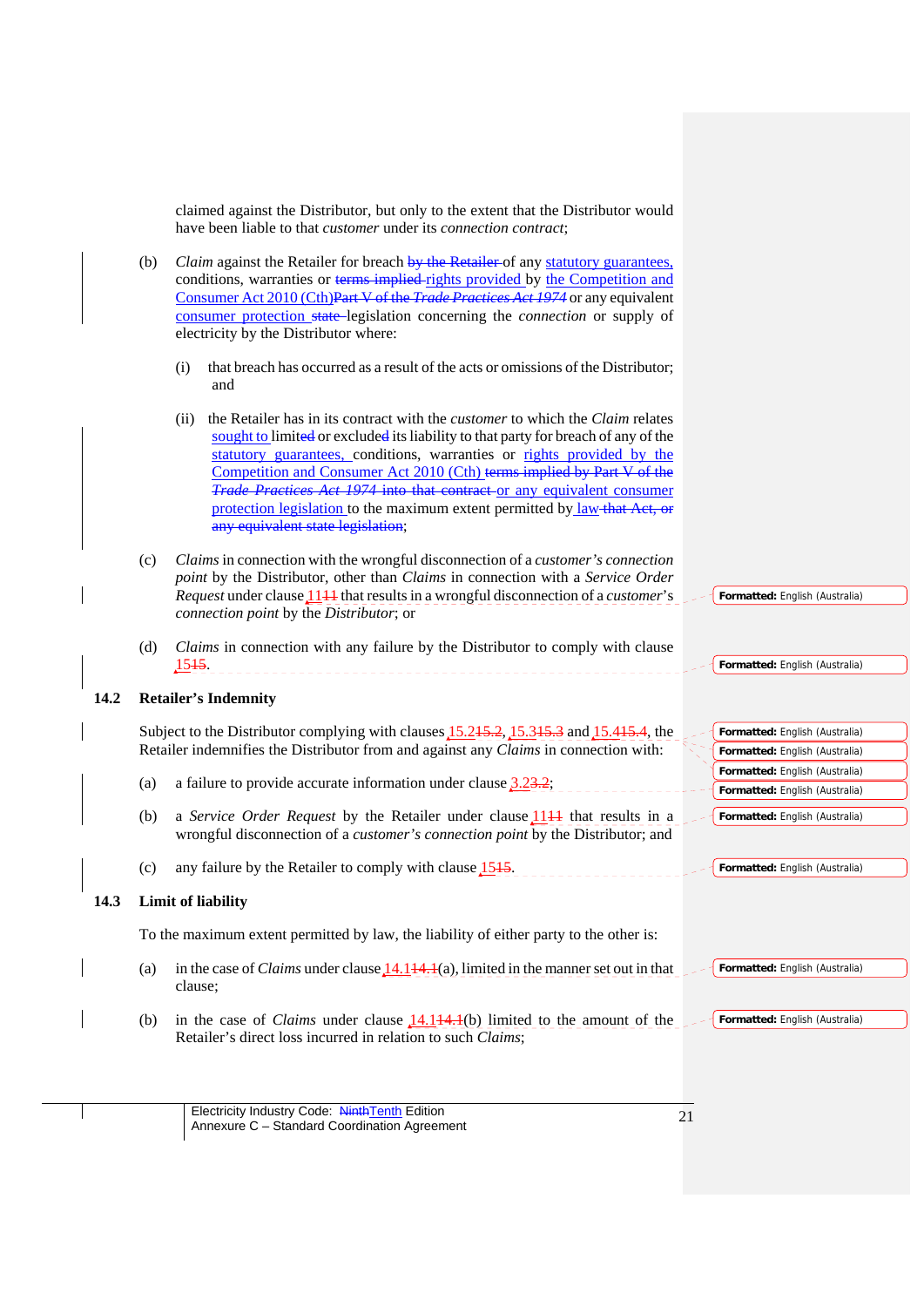|      | (c) | in the case of <i>Claims</i> by <i>customers</i> for the matters set out in clause $14.144.1(c)$ or                                                                                                                                                                                                                                                                             |    | Formatted: English (Australia) |
|------|-----|---------------------------------------------------------------------------------------------------------------------------------------------------------------------------------------------------------------------------------------------------------------------------------------------------------------------------------------------------------------------------------|----|--------------------------------|
|      |     | 14.244.2(b) limited to \$500,000 per customer per financial year for each Claim by<br>a customer; and                                                                                                                                                                                                                                                                           |    | Formatted: English (Australia) |
|      | (d) | in the case of <i>Claims</i> not covered by clause $14.344.3(a)$ , (b) or (c), limited to<br>\$500,000 per Claim.                                                                                                                                                                                                                                                               |    | Formatted: English (Australia) |
|      |     | Except to the extent provided for in this clause $14+4$ , or otherwise provided for expressly<br>in this Agreement, neither party will (to the maximum extent permitted at law) be liable<br>to the other for loss of profits, indirect or consequential loss.                                                                                                                  |    | Formatted: English (Australia) |
| 14.4 |     | <b>National Electricity Law</b>                                                                                                                                                                                                                                                                                                                                                 |    |                                |
|      |     | Except to the extent provided for in this clause 1444, nothing in this Agreement affects<br>the immunity provided by section 119 and section 120 of the National Electricity Law.                                                                                                                                                                                               |    | Formatted: English (Australia) |
| 15.  |     | ENQUIRIES, COMPLAINTS AND CLAIMS                                                                                                                                                                                                                                                                                                                                                |    |                                |
| 15.1 |     | Referral of enquiries and complaints                                                                                                                                                                                                                                                                                                                                            |    |                                |
|      |     | If a party receives an enquiry or a complaint from a <i>customer</i> that relates to the other<br>party's retail contract or connection contract with that customer, the receiving party<br>must, as soon as possible after receiving the enquiry or complaint:                                                                                                                 |    |                                |
|      | (a) | refer that <i>customer</i> to the other party; and                                                                                                                                                                                                                                                                                                                              |    |                                |
|      | (b) | in the case of complaints, notify the other party in writing of the complaint and the<br>customer's details (where such information is available).                                                                                                                                                                                                                              |    |                                |
| 15.2 |     | <b>Claims and demands</b>                                                                                                                                                                                                                                                                                                                                                       |    |                                |
|      |     | A party (the 'indemnified party') must notify the other party (the 'responsible party') of<br>any <i>Claim</i> for which it may be indemnified under clause $1414$ and must:                                                                                                                                                                                                    |    | Formatted: English (Australia) |
|      | (a) | permit the <i>responsible party</i> , entirely at the <i>responsible party's</i> expense, to defend<br>or settle the Claim as the responsible party sees fit, or, where the responsible party<br>does not elect to defend or settle the Claim, to have a watching brief and be kept<br>fully informed by the <i>indemnified party</i> of the progress of the <i>Claim</i> ; and |    |                                |
|      | (b) | provide the <i>responsible party</i> , at the <i>responsible party's</i> expense, with such<br>assistance in respect of the Claim as the responsible party may reasonably request.                                                                                                                                                                                              |    |                                |
|      |     | If the responsible party elects to take over conduct of a Claim as contemplated in<br>paragraph (a) the <i>responsible party</i> must:                                                                                                                                                                                                                                          |    |                                |
|      | (c) | use all reasonable endeavours to minimise the time taken to defend or settle the<br>Claim;                                                                                                                                                                                                                                                                                      |    |                                |
|      | (d) | consult with and where reasonably possible, take account of the views of the<br>indemnified party in relation to the progress of the Claim; and                                                                                                                                                                                                                                 |    |                                |
|      |     |                                                                                                                                                                                                                                                                                                                                                                                 |    |                                |
|      |     | Electricity Industry Code: NinthTenth Edition<br>Annexure C - Standard Coordination Agreement                                                                                                                                                                                                                                                                                   | 22 |                                |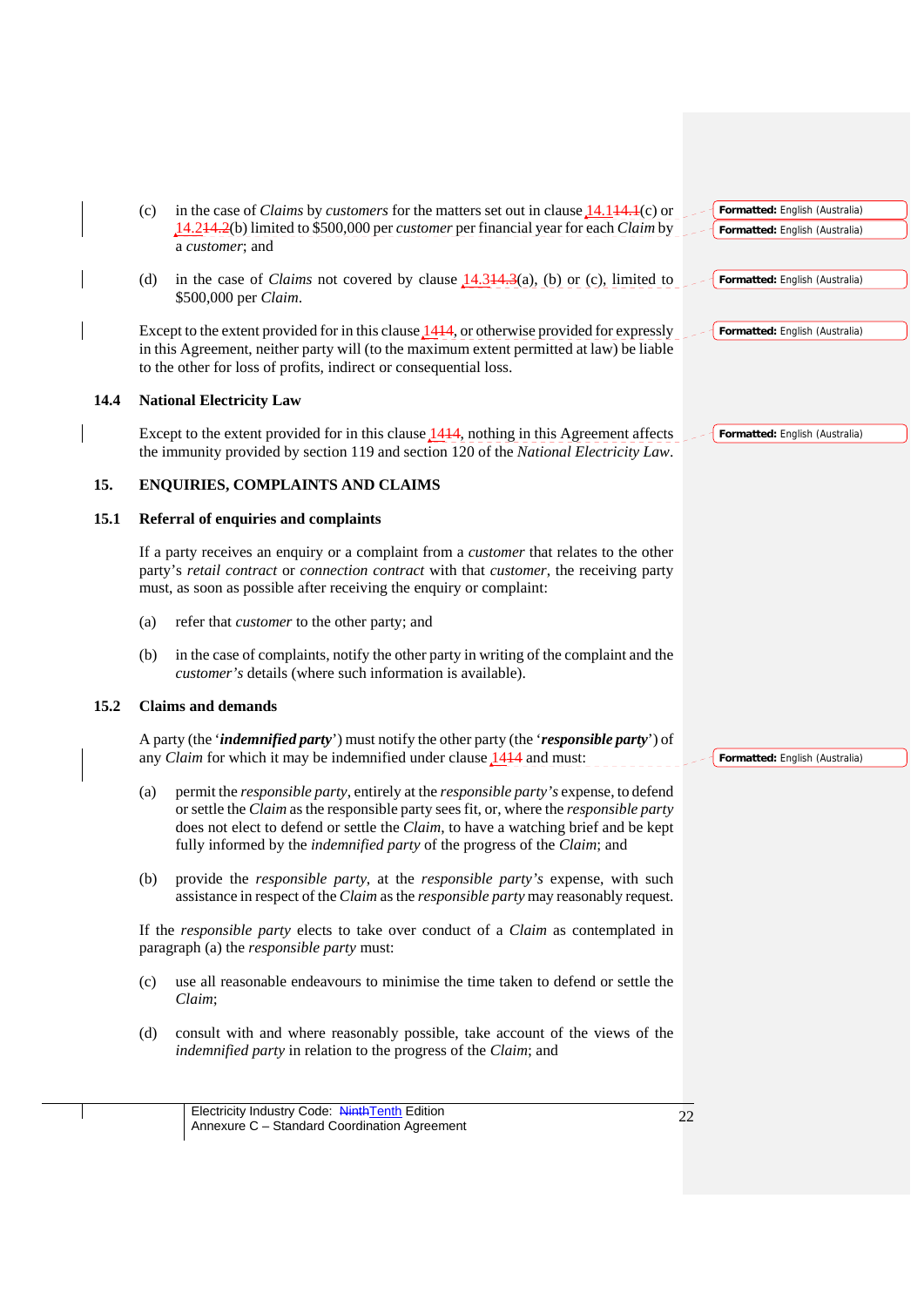(e) if it becomes aware that the *indemnified party* may have some liability in respect of that *Claim* for which the *indemnified party* will not be indemnified under clause 1414, notify the *indemnified party* of that fact, consult with and keep the *indemnified party* informed in respect of the progress of that *Claim* and comply with the provisions of clause  $15.345.3$  as if references in that clause to the '*indemnified party*' were to the '*responsible party*', and vice versa.

### **15.3 No admissions**

Except where required by a law to do so, the *indemnified party* must not, in relation to any of the matters referred to in clauses 15.145.1 or 15.245.2:

- (a) make any admission or representation prejudicial to the *responsible party*;
- (b) agree to any compromise or settlement;
- (c) do anything else that may be prejudicial to the *responsible party*,

without the *responsible party's* written consent.

### **15.4 No unauthorised representations**

The *indemnified party* must not make any representations or warranties to a third party concerning any goods or services being provided by the *responsible party* to that third party (including any representation concerning the nature and quality of any goods or services being provided by the *responsible party* to the third party) which the *indemnified party* is not authorised by this Agreement or otherwise by the *responsible party* to make.

# **16. COMPLIANCE WITH APPLICABLE LAW**

### **16.1 Compliance**

Each party will comply with the obligations imposed on that party by any *applicable law.*

### **16.2 Reasonable assistance**

Each party will:

- (a) give to the other party all reasonable assistance; and
- (b) co-operate with the other party,

so as to allow that other party to comply with any obligations imposed upon that other party under an *applicable law* or this Agreement.

### **16.3 Limitation**

Nothing in this Agreement will limit any right either party may have under an *applicable law* unless that right can be limited in accordance with the provisions of that *applicable law* by agreement between the parties and this Agreement directly or indirectly limits that right.

**Formatted:** English (Australia)

**Formatted:** English (Australia)

**Formatted:** English (Australia) **Formatted:** English (Australia)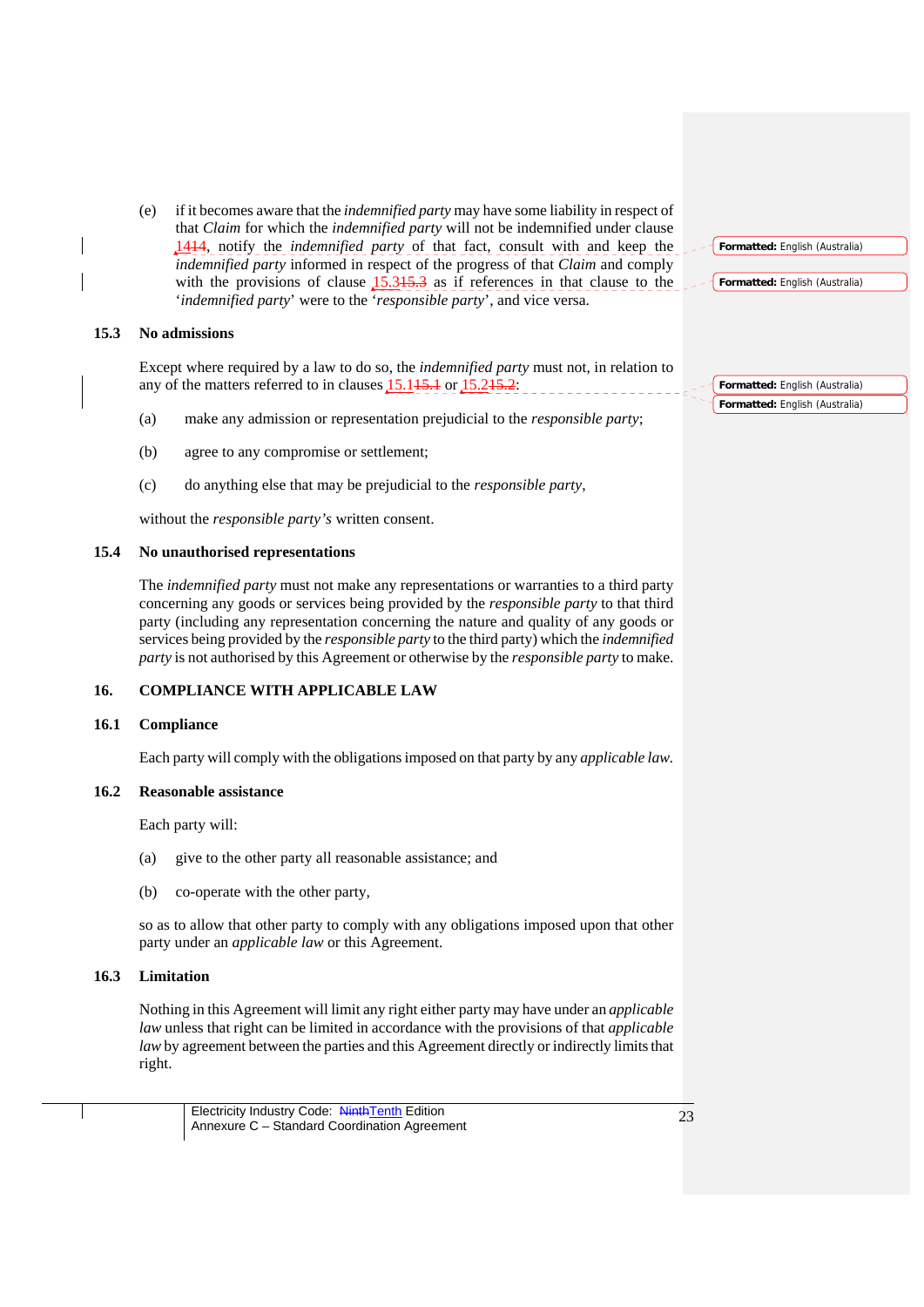| 17.  | <b>RESOLUTION OF DISPUTES</b>                                                                                                                                                                                                                                                                                                                                                                                                                            |                                                                  |
|------|----------------------------------------------------------------------------------------------------------------------------------------------------------------------------------------------------------------------------------------------------------------------------------------------------------------------------------------------------------------------------------------------------------------------------------------------------------|------------------------------------------------------------------|
| 17.1 | National Electricity Rules disputes – first stage dispute resolution                                                                                                                                                                                                                                                                                                                                                                                     |                                                                  |
|      | If any dispute, controversy or <i>Claim</i> (' <i>dispute</i> ') arises between the parties under or in<br>relation to this Agreement:                                                                                                                                                                                                                                                                                                                   |                                                                  |
|      | with respect to the application of the National Electricity Rules; or<br>(a)                                                                                                                                                                                                                                                                                                                                                                             |                                                                  |
|      | in relation to which the dispute resolution regime provided for in clause 8.2 of the<br>(b)<br>National Electricity Rules otherwise applies,                                                                                                                                                                                                                                                                                                             |                                                                  |
|      | then the dispute resolution regime provided for in clause 8.2 of the National Electricity<br>Rules will apply to that <i>dispute</i> .                                                                                                                                                                                                                                                                                                                   |                                                                  |
| 17.2 | Non-National Electricity Rules disputes - first stage dispute resolution                                                                                                                                                                                                                                                                                                                                                                                 |                                                                  |
|      | If a dispute under or in relation to this Agreement, other than a <i>dispute</i> referred to<br>(a)<br>in clause $17.117.1$ , arises between the parties a party may, by written notice, refer<br>the <i>dispute</i> to resolution in accordance with this clause. The notice shall state that<br>it is a notice under this clause and shall identify the <i>dispute</i> concerned and the<br>clauses of this agreement relevant to the <i>dispute</i> . | Formatted: English (Australia)                                   |
|      | The parties will use their reasonable endeavours to resolve the <i>dispute</i> within a<br>(b)<br>period of 10 business days from the service of the notice under clause $17.247.2(a)$ .                                                                                                                                                                                                                                                                 | Formatted: English (Australia)                                   |
|      | If the <i>dispute</i> remains unresolved at the end of the period referred to in clause<br>(c)<br>17.247.2(b) then either party may require that the <i>dispute</i> be determined under<br>clause 17.3+7.3.                                                                                                                                                                                                                                              | Formatted: English (Australia)<br>Formatted: English (Australia) |
| 17.3 | Non National Electricity Rules Disputes - reference to Chief Executives or nominees                                                                                                                                                                                                                                                                                                                                                                      |                                                                  |
|      | Where clause $17.247.2(c)$ applies, either party may, by written notice, refer the<br>(a)<br>dispute to resolution by the respective Chief Executives (or the Chief Executives'<br>nominee) of the parties whose resolution, if so reached, shall be binding in<br>accordance with this clause.                                                                                                                                                          | Formatted: English (Australia)                                   |
|      | The Chief Executives (or their nominees) will use their reasonable endeavours to<br>(b)<br>resolve the <i>dispute</i> within a period of 10 <i>business days</i> from the service of the<br>notice under clause $17.347.3(a)$ .                                                                                                                                                                                                                          | Formatted: English (Australia)                                   |
|      | If the <i>dispute</i> remains unresolved at the end of the period referred to in clause<br>(c)<br>$17.347.3(b)$ then either party may require that the <i>dispute</i> be determined under<br>clause 17.447.4.                                                                                                                                                                                                                                            | Formatted: English (Australia)<br>Formatted: English (Australia) |
| 17.4 | Non National Electricity Rules Disputes - reference to and appointment of<br><b>Independent Expert</b>                                                                                                                                                                                                                                                                                                                                                   |                                                                  |
|      | Where clause $17.347.3(c)$ applies, either party may require that the <i>dispute</i> be<br>(a)<br>determined by an independent expert appointed in accordance with clause<br>17.447.4(b) ('Independent Expert').                                                                                                                                                                                                                                         | Formatted: English (Australia)<br>Formatted: English (Australia) |
|      | Electricity Industry Code: NinthTenth Edition                                                                                                                                                                                                                                                                                                                                                                                                            |                                                                  |
|      | Annexure C - Standard Coordination Agreement                                                                                                                                                                                                                                                                                                                                                                                                             | 24                                                               |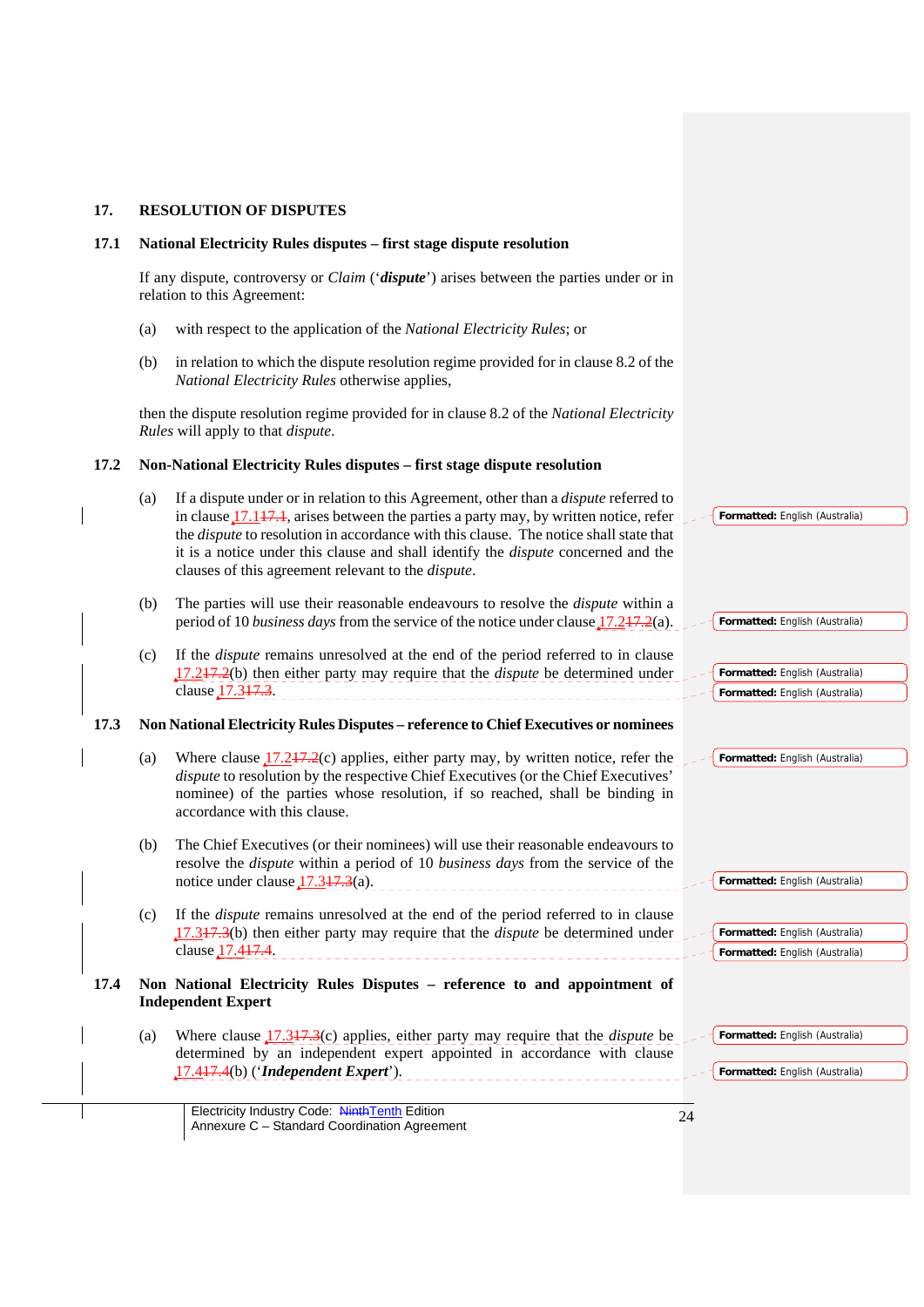(b) The party wishing to have the *dispute* determined by an *Independent Expert* will give written notice to that effect to the other party specifying the nature of the *dispute*. The parties will meet and use all reasonable endeavours to agree upon the identity of the *Independent Expert*, but if they are unable to agree within 5 *business days* of the notice, then either party may refer the matter to the President for the time being of the Law Society of Queensland (or, if that body no longer exists, then to the President for the time being of such successor body or association as is then performing the function formerly carried out by the Law Society of Queensland), to nominate a suitably qualified person to act as the *Independent Expert* to determine the *dispute*.

### **17.5 Non-National Electricity Rules Disputes – role of Independent Expert**

The *Independent Expert* will:

- (a) act as an expert and not as an arbitrator;
- (b) have no interest or duty which conflicts, or which may conflict, with his or her function as the *Independent Expert*;
- (c) determine the genuineness or otherwise of a *dispute*;
- (d) not be a former or current employee or representative of either party or of a related body corporate of either of them;
- (e) disclose fully to the parties, before being appointed, any interest or duty which may conflict with his or her position; and
- (f) treat all matters related to the *dispute*, including the existence of the *dispute*, as confidential.

#### **17.6 Non-National Electricity Rules Disputes – representation and evidence**

Each party:

- (a) may be legally represented at any hearing before the *Independent Expert*;
- (b) will be entitled to produce to the *Independent Expert* any materials or evidence which that party believes is relevant to the *dispute*; and
- (c) will make available to the *Independent Expert* all materials requested by him or her and all other materials which are relevant to his or her determination.

#### **17.7 Non-National Electricity Rules Disputes – rules of evidence**

The *Independent Expert* will not be bound by the rules of evidence.

### **17.8 Non-National Electricity Rules Disputes – power**

The *Independent Expert* will have the power to inform himself or herself independently as to the facts to which the *dispute* relates and to take such measures as he or she thinks fit to expedite the determination of the *dispute*.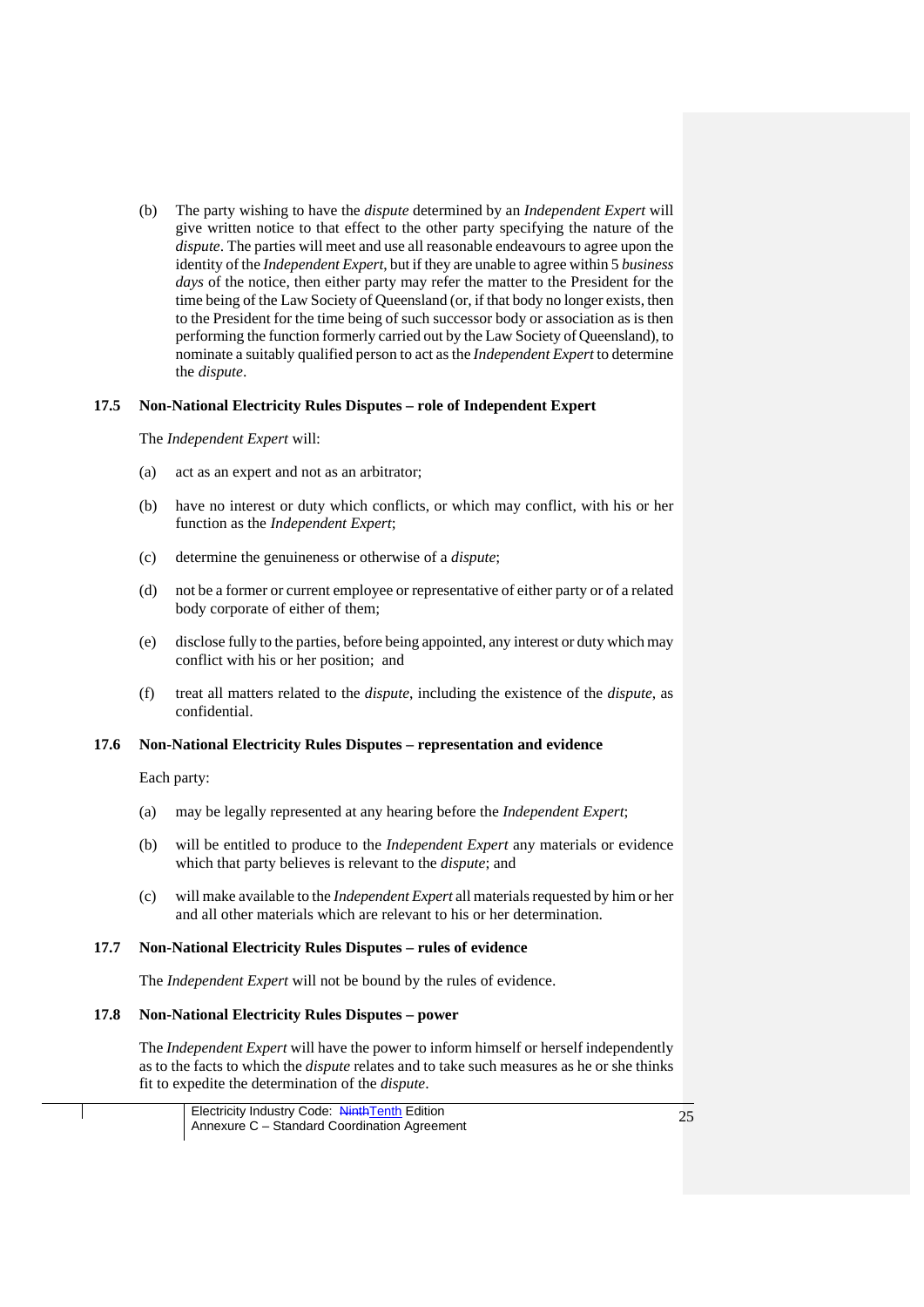### **17.9 Non-National Electricity Rules Disputes – determination**

The *Independent Expert* will make a determination on the *dispute* and:

- (a) will determine what, if any, adjustments may be necessary between the parties; or
- (b) if relevant, determine the amendments required to the terms of this Agreement.

The determination of the *Independent Expert* will be, in the absence of bias or manifest error, final and binding upon the parties.

#### **17.10 Non-National Electricity Rules Disputes – costs**

The costs in relation to a determination by the *Independent Expert* will be dealt with as follows:

- (a) the remuneration of the *Independent Expert* will be borne equally by the parties;
- (b) unless the parties otherwise agree, the *Independent Expert* will determine which party will bear the costs of the determination and in what proportion, having regard to the degree to which he or she considers that party was at fault or unreasonable in failing to agree to the matter under reference, and that party will bear those costs accordingly; and
- (c) the parties will bear their own costs incurred in the preparation and presentation of any submissions or evidence to the *Independent Expert*.

#### **17.11 Non-National Electricity Rules Disputes – obligations not suspended**

Except as otherwise provided by this Agreement, no party is relieved from performance of an obligation during the investigation and determination of a *dispute* by an *Independent Expert*.

## **17.12 Disputes generally**

- (a) No party may have recourse to litigation without first having complied with this clause 1747. **Formatted:** English (Australia)
- (b) This clause 1717 does not prevent a party seeking an urgent interlocutory injunction from a court of competent jurisdiction.

#### **17.13 Survival**

This clause  $1717$  survives the termination or expiration of this Agreement. **Formatted:** English (Australia)

### **18. ASSIGNMENT AND DISPOSAL**

## **18.1 General**

Subject to clauses 18.318.3 and 18.418.4, a party ('*disposing party*') must not *dispose* of all or any part of its right, title and interest under this Agreement without the consent of the other party ('*consenting party*').

**Formatted:** English (Australia) **Formatted:** English (Australia)

**Formatted:** English (Australia)

Electricity Industry Code: NinthTenth Edition Electricity Industry Code: Ninth Lenth Edition<br>Annexure C – Standard Coordination Agreement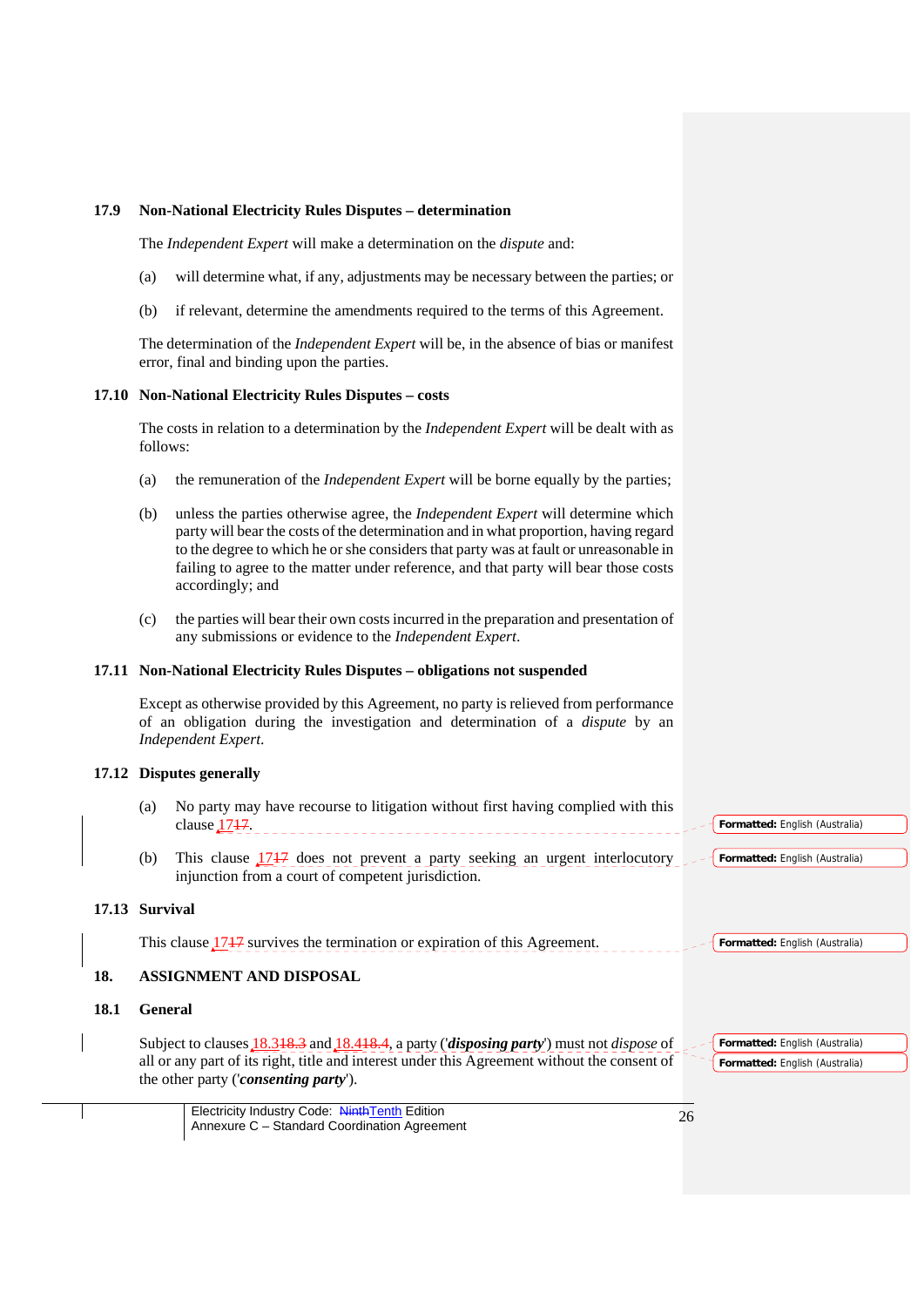### **18.2 Consent**

If a *disposing party* requests the *consenting party* to give its consent to a *disposal* under clause 18.118.1 then the *consenting party* must not unreasonably withhold or delay that consent or give that consent subject to unreasonable conditions.

## **18.3 Disposal by force of law**

If, by force of a law in Queensland, the right, title, interest and obligations (whether arising before or after the transmission, transfer, vesting or assumption referred to below) of the *disposing party* under this Agreement are, or are expressed to be, transmitted, transferred or vested in, or assumed by, an assignee, then that transmission, transfer, vesting or assumption (as the case may be) is effective and does not require the *consenting party's* consent under clause 18.148.1.

#### **18.4 Other permitted disposals**

A *disposing party* may, without the consent of the other party, *dispose* of any or all of its rights, obligations and interest under this Agreement to a person if that person:

- (a) is an entity to which all or a material part of the assets of the *disposing party* are transmitted, transferred or vested as part of a reconstruction or privatisation of the *disposing party*;
- (b) has all the authorities, registrations and approvals necessary for that person to own, operate or control the relevant electricity business in Queensland; and
- (c) executes and delivers to the *consenting party*, a deed prior to the *disposal* by which the assignee agrees to assume obligations (whether arising before or after the disposal) which are substantially equivalent to the *disposing party's* obligations under this Agreement.

#### **18.5 Execute documents**

Each party must execute all documents reasonably required to effect the *disposals* contemplated by clauses 18.118.1 to 18.418.4.

## **19. NOTICES**

### **19.1 Method of Giving Notices**

A notice, consent, approval or other communication (in this clause 1919 called a '*notice*') given under this Agreement, shall be in writing, signed by or on behalf of the person giving it, addressed to the person to whom it is to be given and:

- (a) delivered;
- (b) sent by pre-paid mail; or
- (c) transmitted by facsimile or electronic mail,

to that person's address.

Electricity Industry Code: NinthTenth Edition Electricity Industry Code: Ninth Lenth Edition<br>Annexure C – Standard Coordination Agreement **Formatted:** English (Australia)

**Formatted:** English (Australia)

**Formatted:** English (Australia) **Formatted:** English (Australia)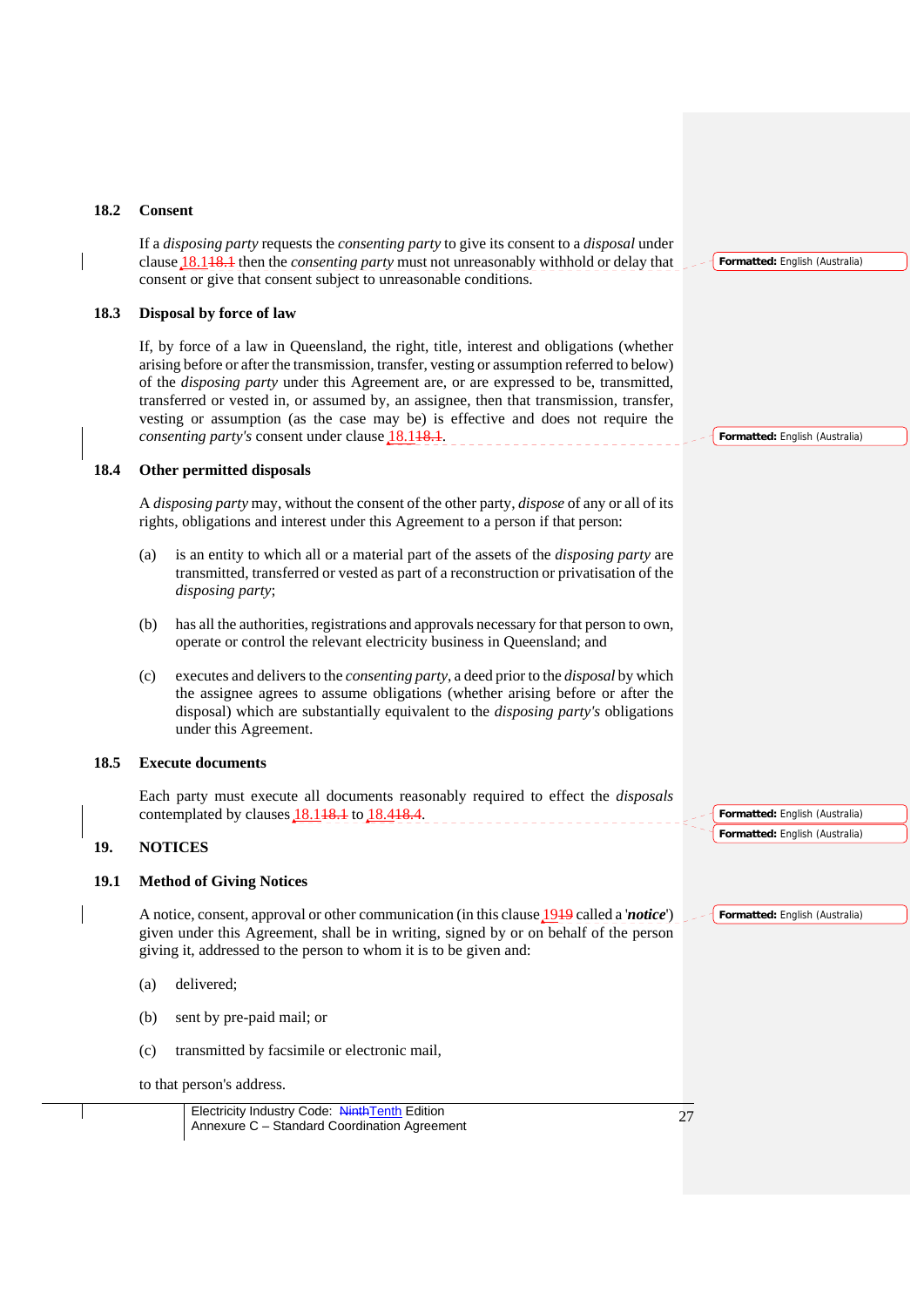|      | A <i>notice</i> given pursuant to clauses $\frac{5.25 \cdot 2(a)(a)}{2}$ or $\frac{5.35 \cdot 3(b)(b)}{2}$ may be given in any<br>Formatted: English (Australia)                                                                                                                                                                                                                                                                                                                                                                                                                                                                           |
|------|--------------------------------------------------------------------------------------------------------------------------------------------------------------------------------------------------------------------------------------------------------------------------------------------------------------------------------------------------------------------------------------------------------------------------------------------------------------------------------------------------------------------------------------------------------------------------------------------------------------------------------------------|
|      | reasonable manner as notified from time to time by the Distributor in the Distributor's<br>Formatted: English (Australia)                                                                                                                                                                                                                                                                                                                                                                                                                                                                                                                  |
|      | <b>Operational Procedures.</b><br>Formatted: English (Australia)                                                                                                                                                                                                                                                                                                                                                                                                                                                                                                                                                                           |
|      | Formatted: English (Australia)<br>The requirements of this clause $19.149.1$ do not apply to communications between the                                                                                                                                                                                                                                                                                                                                                                                                                                                                                                                    |
|      | Formatted: English (Australia)<br>parties under the B2B Procedures.                                                                                                                                                                                                                                                                                                                                                                                                                                                                                                                                                                        |
| 19.2 | <b>Time of Receipt</b>                                                                                                                                                                                                                                                                                                                                                                                                                                                                                                                                                                                                                     |
|      | A <i>notice</i> given to a person in accordance with this clause 1949 is treated as having been<br>Formatted: English (Australia)<br>given and received:                                                                                                                                                                                                                                                                                                                                                                                                                                                                                   |
|      | if delivered, on the day of delivery if a <i>business day</i> , otherwise on the next <i>business</i><br>(a)<br>day;                                                                                                                                                                                                                                                                                                                                                                                                                                                                                                                       |
|      | (b)<br>if sent by pre-paid mail, on the second <i>business day</i> following posting; and                                                                                                                                                                                                                                                                                                                                                                                                                                                                                                                                                  |
|      | if transmitted by facsimile and a correct and complete transmission report is<br>(c)<br>received, on the day of transmission if transmitted before 5.00 p.m. on a business<br>day, otherwise on the next business day;                                                                                                                                                                                                                                                                                                                                                                                                                     |
|      | if transmitted by electronic mail, on the day of the transmission if transmitted<br>(d)<br>before 5.00pm on a business day, otherwise on the next business day.                                                                                                                                                                                                                                                                                                                                                                                                                                                                            |
| 19.3 | <b>Address for Notices</b>                                                                                                                                                                                                                                                                                                                                                                                                                                                                                                                                                                                                                 |
|      | For the purposes of this clause $1919$ , a party may take the address and facsimile number<br>Formatted: English (Australia)<br>of the other party to be the last address or number notified to it by that other party.                                                                                                                                                                                                                                                                                                                                                                                                                    |
| 20.  | <b>CHANGES TO APPLICABLE LAW</b>                                                                                                                                                                                                                                                                                                                                                                                                                                                                                                                                                                                                           |
| 20.1 | <b>Amendments to Agreement</b>                                                                                                                                                                                                                                                                                                                                                                                                                                                                                                                                                                                                             |
|      | If after the date this Agreement is signed:                                                                                                                                                                                                                                                                                                                                                                                                                                                                                                                                                                                                |
|      | an <i>applicable law</i> is introduced or commences operation;<br>(a)                                                                                                                                                                                                                                                                                                                                                                                                                                                                                                                                                                      |
|      | an <i>applicable law</i> is modified, re-enacted or substituted; or<br>(b)                                                                                                                                                                                                                                                                                                                                                                                                                                                                                                                                                                 |
|      | the interpretation of an <i>applicable law</i> changes,<br>(c)                                                                                                                                                                                                                                                                                                                                                                                                                                                                                                                                                                             |
|      | then, subject to clause $20.220.2$ , this Agreement will be interpreted (as far as possible) in<br>Formatted: English (Australia)<br>such a way as to enable compliance with that applicable law.                                                                                                                                                                                                                                                                                                                                                                                                                                          |
| 20.2 | <b>Negotiation</b>                                                                                                                                                                                                                                                                                                                                                                                                                                                                                                                                                                                                                         |
|      | If any of the events referred to in clause $20.120.1$ has or will have a material effect on the<br>Formatted: English (Australia)<br>position of either party, the parties will negotiate in good faith any amendments required<br>to be made to this Agreement as a result of that event to return the parties substantially to<br>their respective positions under this Agreement prior to event occurring. If the parties are<br>unable to agree upon such amendments within 28 days of commencing negotiations, that<br>dispute will be resolved in accordance with clause $1717$ of this Agreement.<br>Formatted: English (Australia) |
|      | Electricity Industry Code: NinthTenth Edition<br>28<br>Annexure C - Standard Coordination Agreement                                                                                                                                                                                                                                                                                                                                                                                                                                                                                                                                        |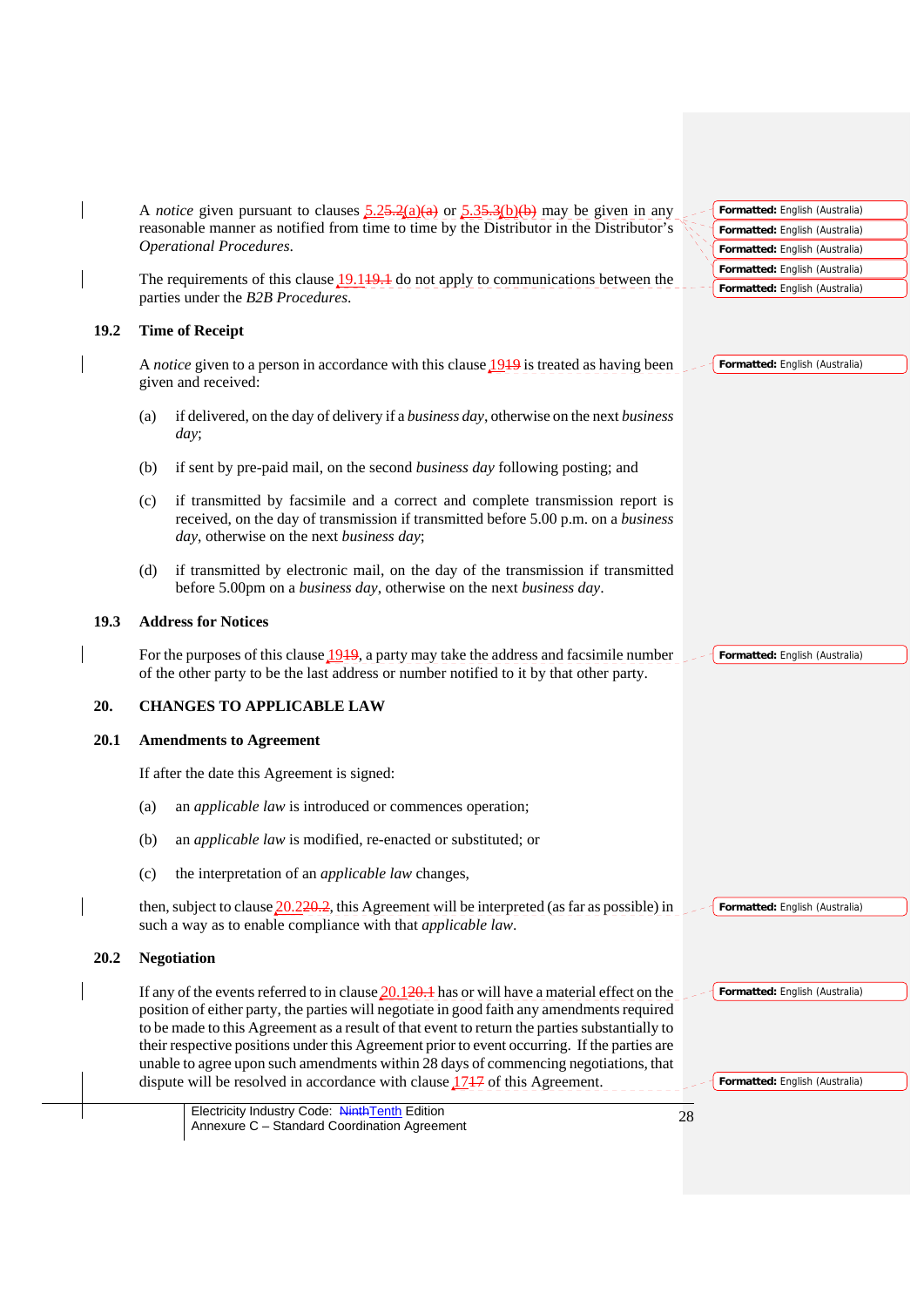### **21. GENERAL**

#### **21.1 Entire Agreement**

This Agreement constitutes the entire agreement of the parties on the subject matter. The only enforceable obligations and liabilities of the parties in relation to the subject matter are those that arise out of the provisions contained in this Agreement. All representations, communications and prior agreements in relation to the subject matter are merged in and superseded by this Agreement.

### **21.2 Waiver**

A failure of a party at any time to require full or part performance of any obligations under this Agreement does not affect in any way the rights of that party to require that performance subsequently.

### **21.3 Variations to Agreement**

No variation of this Agreement will be effective unless it is in writing and signed by the parties.

### **21.4 Severability**

Any provision of this Agreement which is invalid or unenforceable may (without affecting any other provision) be read down so as to ensure it is valid and enforceable during that period without affecting the remaining provisions of this Agreement. If that provision cannot be so read down, then it will not operate between the parties until (if at all) it becomes valid and enforceable.

### **21.5 Remedies Cumulative**

The rights and remedies provided in this Agreement do not exclude any rights or remedies provided by any *applicable law*.

## **21.6 Governing Law**

This Agreement is governed by the laws of Queensland and the parties submit to the jurisdiction of the courts of that State.

### **21.7 No Agency or Partnership**

Except as provided for in clause 23.823.8, nothing in this Agreement constitutes any **Formatted:** English (Australia) agency, partnership or joint venture relationship between the parties.

### **21.8 Costs**

- (a) Subject to clause  $21.821.8(b)$ , each party will bear its own legal and other costs in relation to the negotiation and documentation of this Agreement.
- (b) Each party will bear half of any stamp duty payable in respect of this Agreement.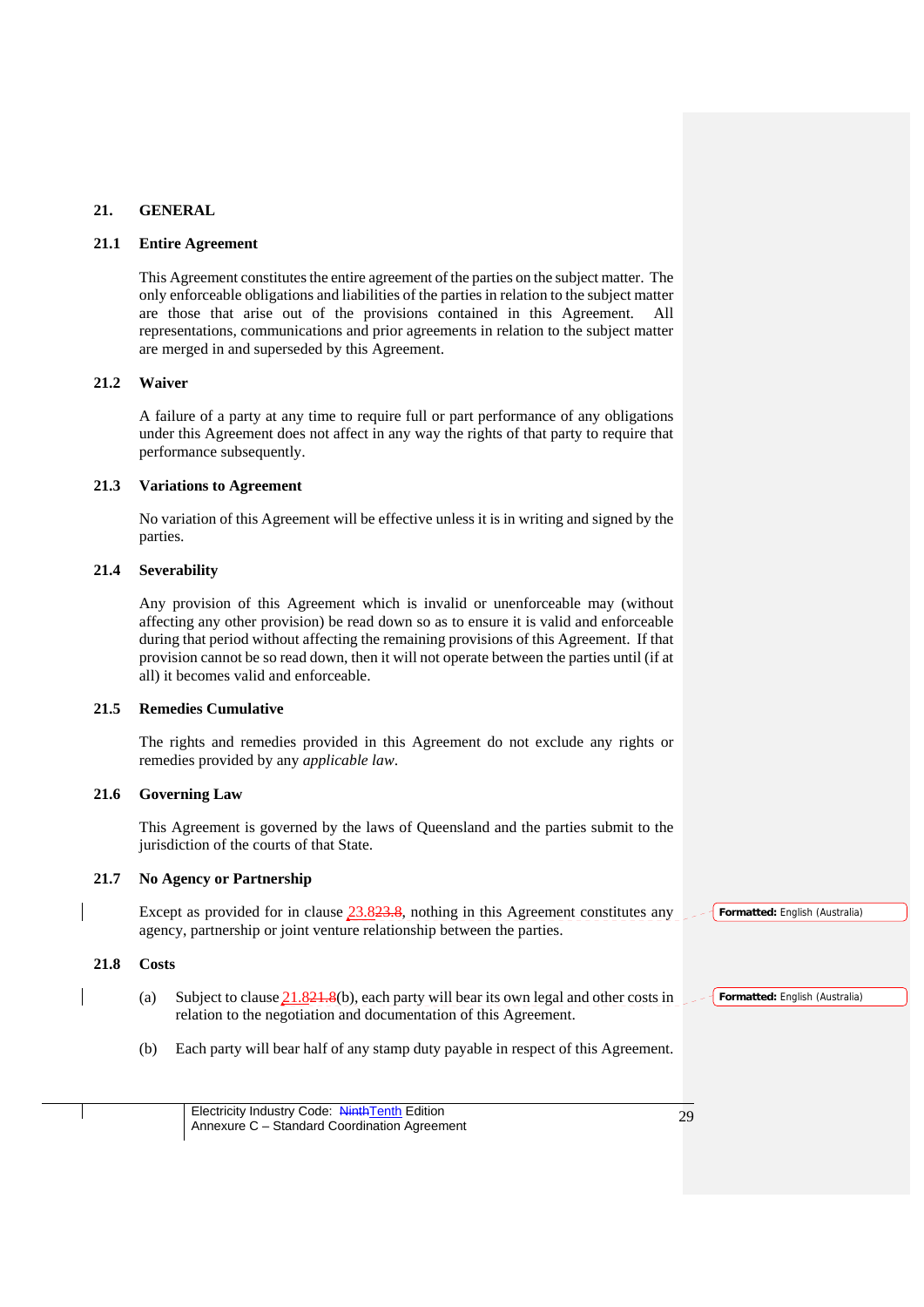### **22. CONFIDENTIALITY**

#### **22.1 General Obligation**

- (a) For the purposes of this Agreement, '*Confidential Information*' means:
	- (i) the terms of this Agreement and the operations and dealings under this Agreement; and
	- (ii) all information exchanged between the parties under this Agreement or during the negotiations preceding the signing of this Agreement,

but excludes information which is in the public domain or which is lawfully obtained from another source.

- (b) Except as otherwise permitted in this Agreement:
	- (i) each party ('**recipient**') must treat as confidential all *Confidential Information* of the other party ('**disclosing party**') in its possession;
	- (ii) a *recipient* may not disclose *Confidential Information* of the *disclosing party* to third parties without the prior written consent of the *disclosing party*; and
	- (iii) a *recipient* must take reasonable precautions to ensure that its representatives maintain the confidentiality of that *Confidential Information*.
- (c) A *recipient* may make such disclosures of *Confidential Information* as are required by law or by the rules of any recognised stock exchange or by an Authority having jurisdiction over the *recipient*.
- (d) Where the *recipient* of *Confidential Information* is a Government Owned Corporation, it may make such disclosures of *Confidential Information* as are required by its Shareholding Ministers or their advisors, provided that the recipient of the *Confidential Information* is advised of its confidential nature and requested also to hold the *Confidential Information* in confidence and that disclosure of that information does not result in a breach of any *applicable law*.
- (e) To the extent practicable, before disclosing *Confidential Information* in reliance on clauses 22.122.1(c) or 22.122.1(d), a *recipient* must give reasonable notice to the *disclosing party* that its *Confidential Information* is going to be disclosed, including in that notice reasonable details of the circumstances of the proposed disclosure.
- (f) A *recipient* may disclose *Confidential Information* to any of the undermentioned persons whose legitimate interests reasonably require disclosure and who have first agreed in writing with the *disclosing party* to be bound by the confidentiality obligations imposed upon the *recipient* under this Agreement:
	- (i) any financier, prospective financier or recognized ratings agency;
	- (ii) any employee or any professional adviser;

**Formatted:** English (Australia) **Formatted:** English (Australia)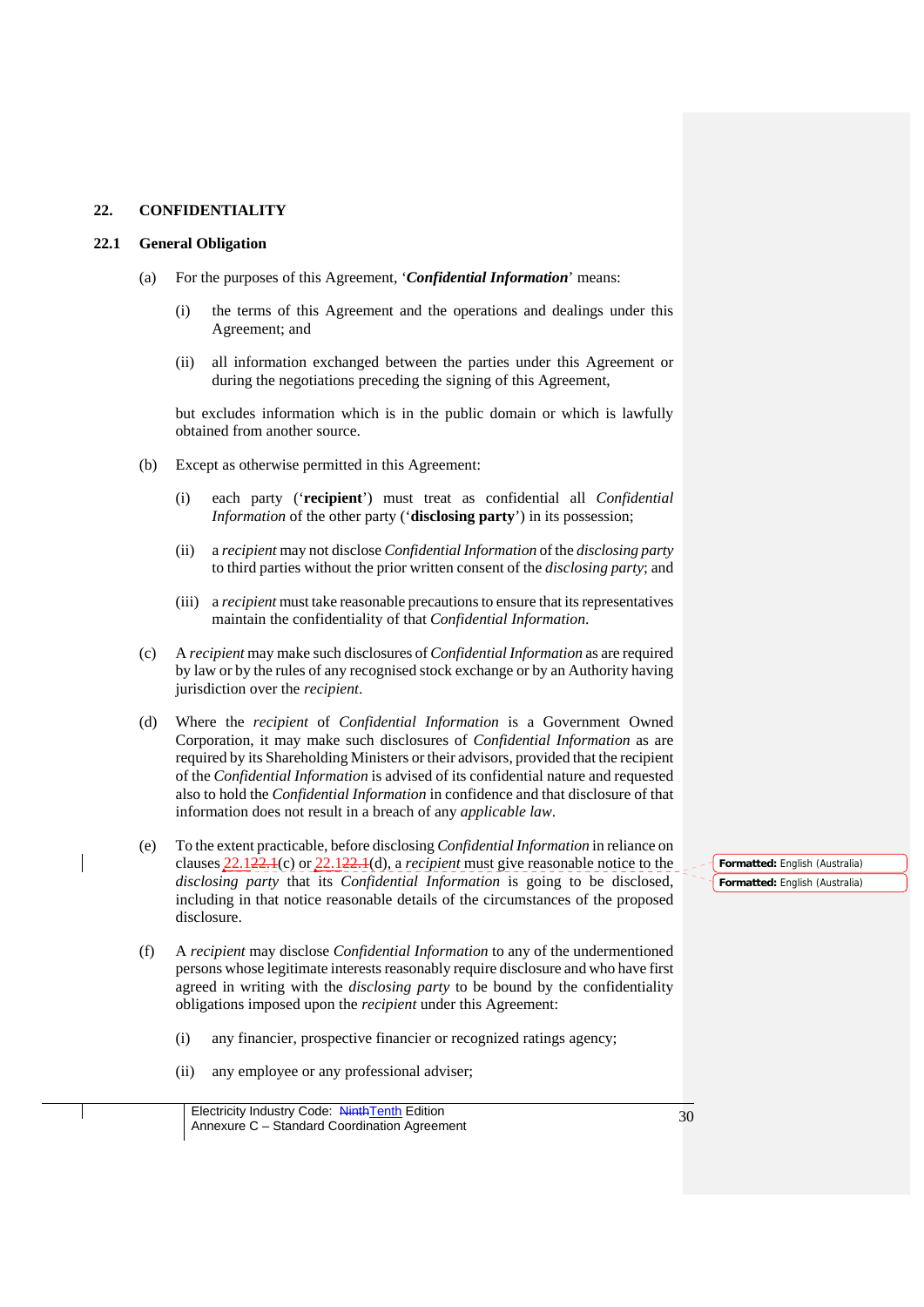- (iii) any assignee or bona fide prospective assignee;
- (iv) any third party or their advisors in connection with the proposed *disposal* of the recipient, any of its substantial assets or all or a significant part of its business undertaking.
- (g) If this Agreement permits a *recipient* to disclose *Confidential Information* to another person for a purpose, the *recipient* shall use all reasonable endeavours to limit the disclosure to those matters which reasonably need to be disclosed in order to accomplish that purpose.
- (h) The rights and obligations contained in this clause 2222 shall survive termination of this Agreement, and shall continue in full force and effect after such termination for five years.

For the purposes of this Agreement, information is not generally and publicly available merely because it is known to *AEMO*, an Authority, another Network Service Provider, a generator or another retailer.

### **23. GST**

## **23.1 Definitions**

In this clause:

**'Adjustment Event'** and **'Adjustment Note'** have the meanings given in the *A New Tax System (Goods and Services Tax) Act 1999 (Cwlth)*;

**'GST Charge'** has the meaning given in clause 23.323.3;

**'GST Rate'** means the rate at which *GST* is payable in respect of a *Taxable Supply* under the *GST law* from time to time;

**'Input Tax Credit'** has the meaning given in section 195-1 of the *A New Tax System (Goods And Services Tax) Act 1999 (Cwlth)*;

'**Recipient'** means the party who receives a *Taxable Supply* under this Agreement;

**'Supplier'** means the party who supplies a *Taxable Supply* under this Agreement.

### **23.2 Effect of GST on Indemnities and Similar Payments**

If an amount of money is payable by one party ('*payer*') to the other ('*payee*') as an indemnity or reimbursement or otherwise calculated by reference to a loss, cost, expense or other amount paid or incurred by the *payee* (an '*indemnity amount*') then:

(a) the amount that would otherwise be payable must be reduced by the amount of any *Input Tax Credit* to which the *payee* is entitled in respect of the *indemnity amount*; and

Electricity Industry Code: NinthTenth Edition Electricity Industry Code: NinthTenth Edition<br>Annexure C – Standard Coordination Agreement **Formatted:** English (Australia)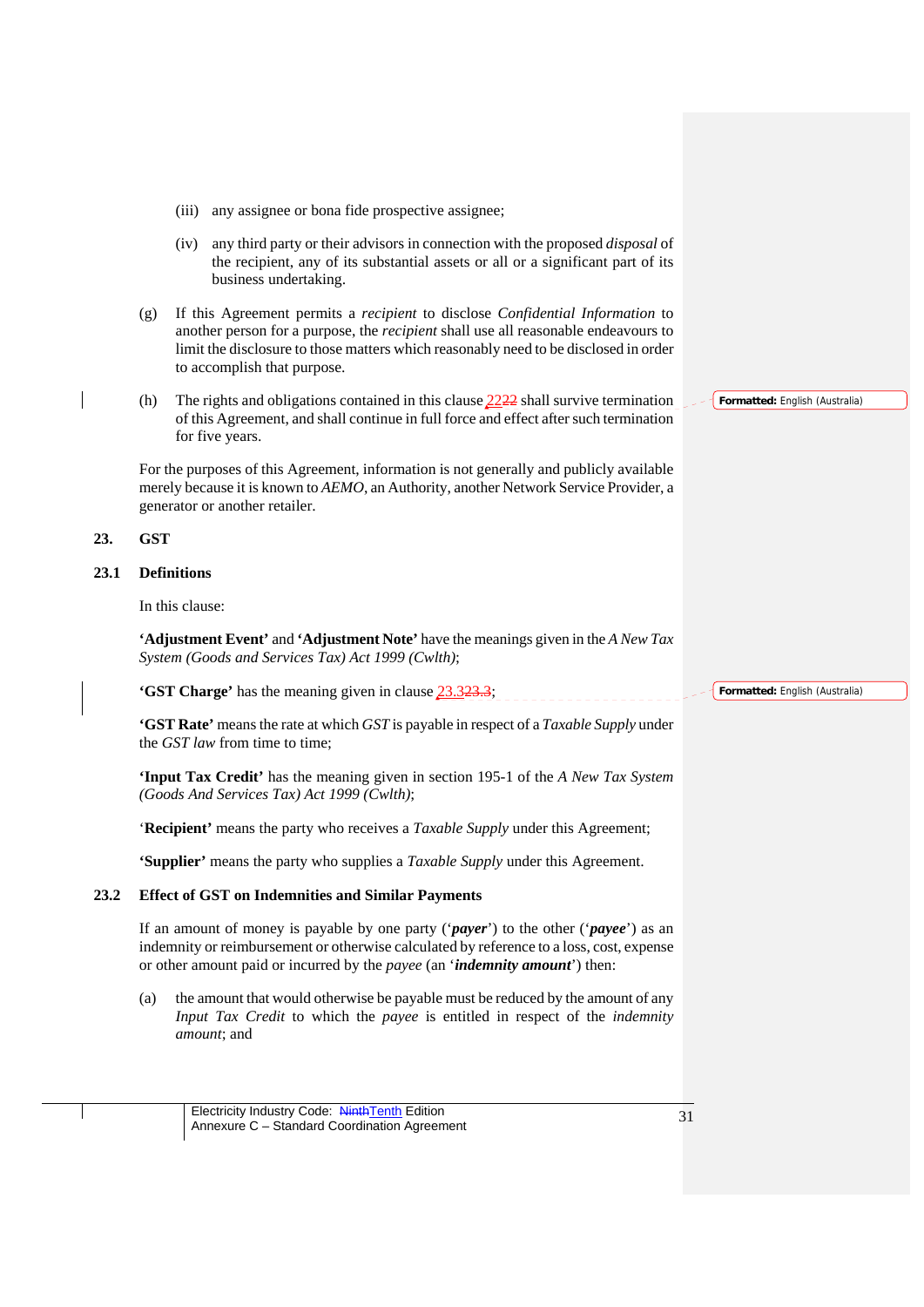(b) the *payee* must, if required by the *payer*, provide reasonable substantiation of the amount of *Input Tax Credit* to which the *payee* is entitled, or of the fact that the *payee* is not entitled to *Input Tax Credits*, as the case may be.

### **23.3 GST Charge for Taxable Supplies**

If and to the extent that any amount payable by one party ('*Recipient*') to the other ('*Supplier*') under this Agreement is consideration for a *Taxable Supply* by the *Supplier* then in addition to the amount that would be payable otherwise than under this sub-clause ('*base amount*') the *Recipient* must, if the *Supplier* issues a valid *Tax Invoice* for the *base amount* and *GST Charge*, pay a *GST Charge* calculated by multiplying the base amount by the *GST Rate*.

### **23.4 Non Monetary Consideration**

If a supply made under this Agreement is a *Taxable Supply* made for non-monetary consideration then:

- (a) the *Supplier* must provide the *Recipient* with a valid *Tax Invoice* which states the nature of the *Taxable Supply* and the nature and *GST* inclusive market value (within the meaning of the *GST law*) of the non-monetary consideration; and
- (b) the *Recipient* must pay the *Supplier* a *GST Charge* equivalent to the *GST* payable by the *Supplier* on the *Taxable Supply*.

### **23.5 Time for Payment of GST Charge**

Subject to the *Recipient* having received a valid *Tax Invoice*, the *Recipient* must pay a *GST Charge* payable under this clause at the same time as the base payment or any part of the base payment is due and payable by the *Recipient*

### **23.6 Tax Invoices and Adjustment Notes**

In respect of any *Taxable Supply* under this Agreement, the *Supplier* must provide to the *Recipient*:

- (a) a *Tax Invoice* when consideration is claimed or payable; and
- (b) an *Adjustment Note* in respect of any *Adjustment Event*.

### **23.7 Registration**

Each party must be registered for *GST* purposes.

## **23.8 Agency arrangements for GST purposes**

The Distributor appoints the Retailer as its agent for GST purposes in order to bill and collect any *distributor charges* due from *customers* to the Distributor under the relevant *connection contracts* for those *customer*s.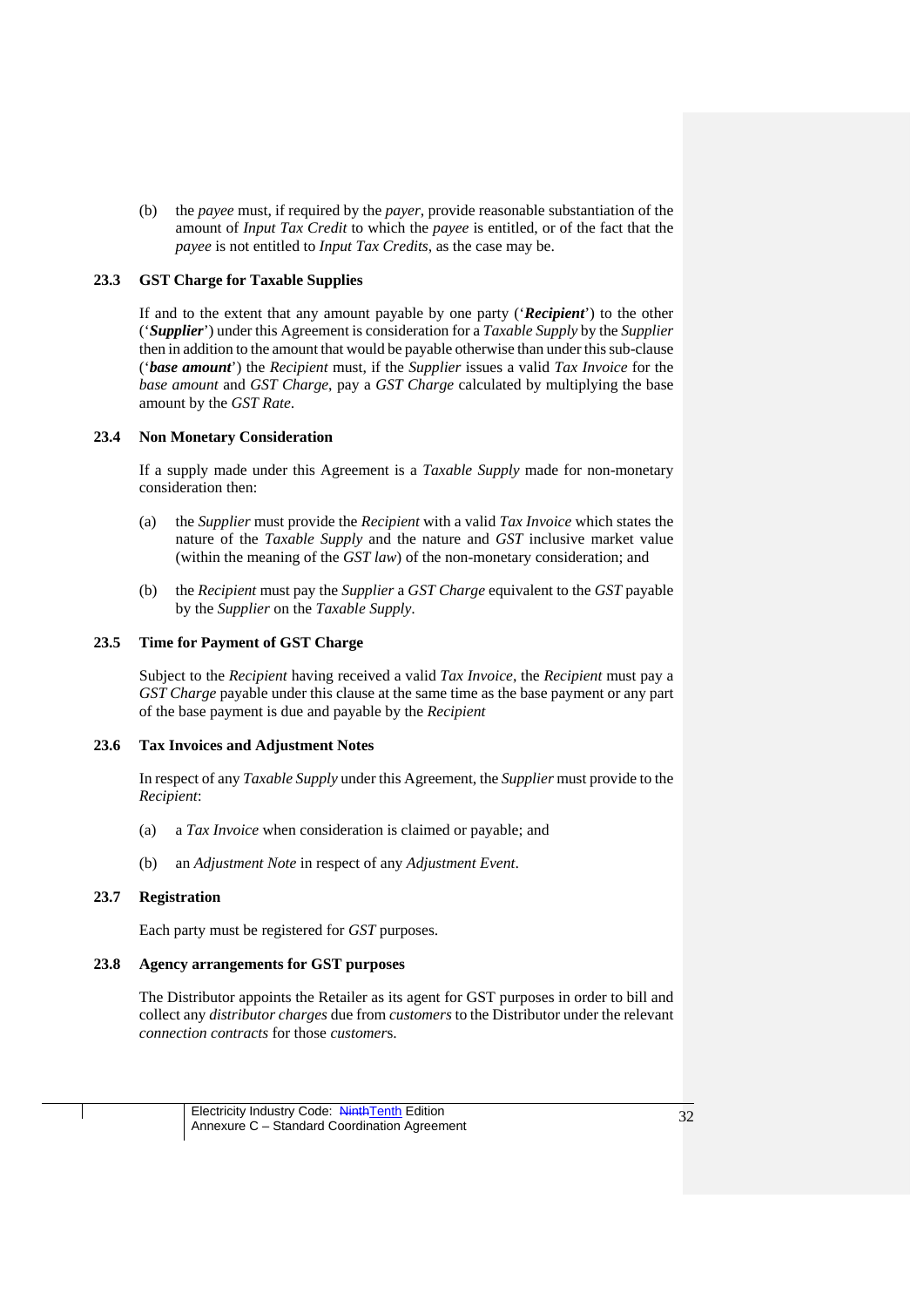#### **23.9 Scope of agency**

To the extent that the Retailer, in issuing bills to *customer*s, acts as the Distributor's agent for *GST* purposes:

- (a) the Retailer must take all reasonable steps to ensure that acts done on behalf of the Distributor comply with the Distributor's obligations to *customer*s under the *GST law*, and in particular that any bill issued to a *customer* is issued in the form and manner required by the *GST law* for a *Tax Invoice* or, as applicable, an *Adjustment Note*;
- (b) the Retailer is entitled to assume that any amount stipulated in the Distributor's *statement of charges* in respect of a *customer* is the full amount chargeable by the Distributor (including any amount which the Distributor includes in its charges to cover GST obligations); and
- (c) the Distributor must do all acts and execute all documents which are reasonably necessary to be done in order to permit the Retailer to comply with its obligations under clause  $23.923.9(a)$ , and the Retailer must inform the Distributor of its requirement for such acts and documents.

#### **23.10 Arrangement under s 153-B or other provision of the GST Law**

- (a) The parties acknowledge that it is contemplated there may be a change in the *GST law* (a '*153-B amendment*') to the effect that where a party ('*agent*') who issues bills to and collects money from a *customer* on behalf of another party ('*principal*') in respect of *Taxable Supplies* made by the *principal* to the *customer*, subject to the *agent* and *principal* entering into an agreement that complies with specified criteria ('*complying agreement*') the law will deem that:
	- (i) there is a *Taxable Supply* by the *principal* to the *agent*, and the money paid by the *agent* to the *principal* is consideration for the *Taxable Supply*; and
	- (ii) there is a *Taxable Supply* by the *agent* to the *customer*, and the money paid by the *customer* to the *agent* is consideration for the *Taxable Supply*.
- (b) If there is a *153-B amendment*, the parties must negotiate in good faith to enter into a *complying agreement*, and to amend this Agreement accordingly.

## **24. FORCE MAJEURE**

#### **24.1 Suspension of obligations**

If a party is unable wholly or in part to perform on time as required any obligation under this Agreement (other than an obligation to pay money) by reason of the occurrence of a *force majeure event*, that obligation shall be suspended, without liability, so far as the party's ability to perform is affected by the *force majeure event*.

#### **24.2 Mitigation of force majeure event**

A party affected by a *force majeure event* shall use its best endeavours to remove the effect of such *force majeure event* affecting its performance of this Agreement, but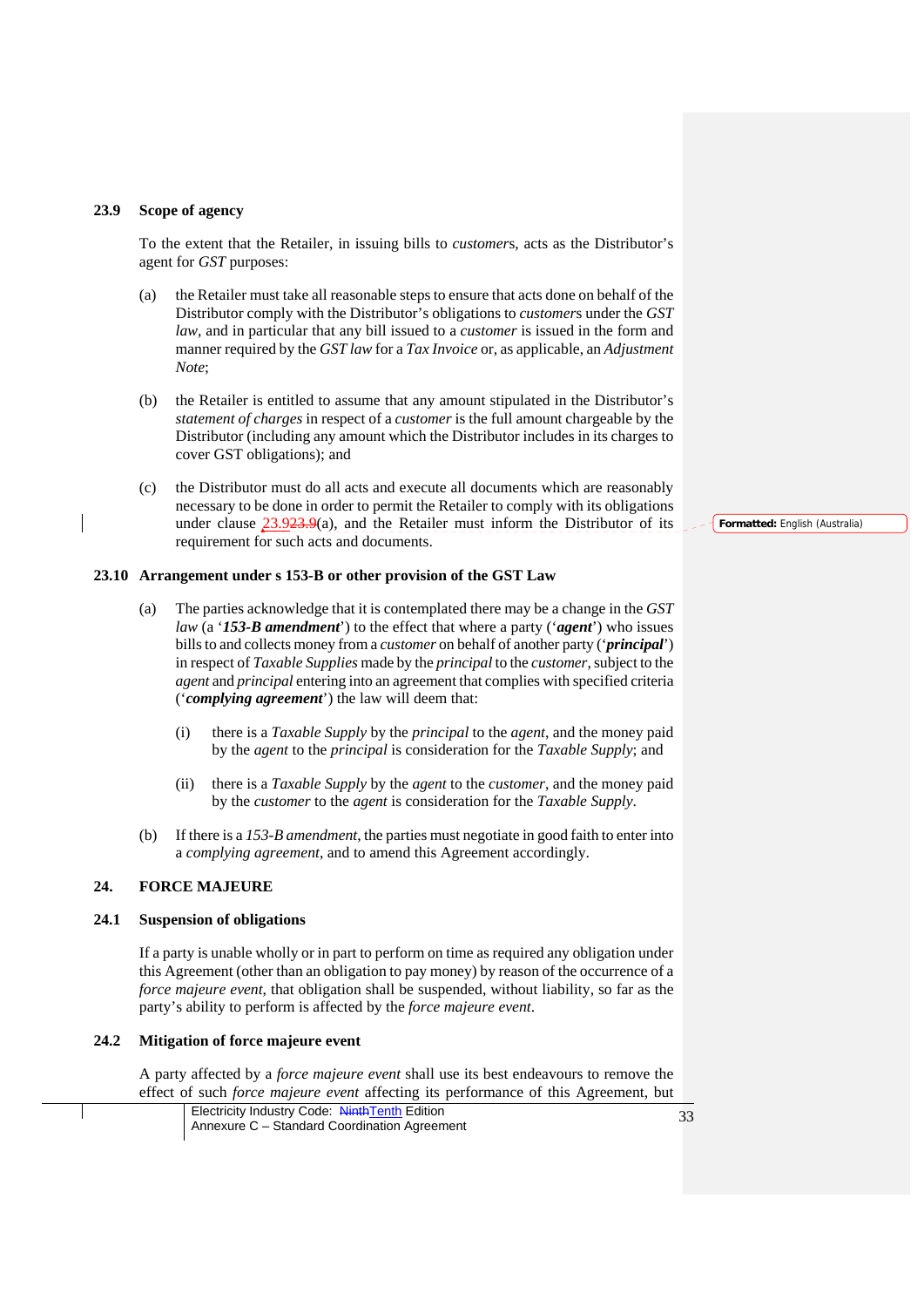nothing in this clause requires it to settle any industrial dispute otherwise than as that party in its absolute discretion sees fit.

### **24.3 Notice**

Subject to clause  $24.224.2$ , if a party reasonably considers that a circumstance has arisen which constitutes or is likely to constitute or result in a *force majeure event*, it shall as soon as reasonably practicable thereafter give to the other party notice containing full particulars of the *force majeure event* including its nature and likely duration, the obligations affected by it and the nature and extent of its effect on those obligations and the steps taken to remove, overcome or minimise its effects.

# **25. INFORMATION EXCHANGE**

To the extent permitted by law, and subject to any legislative, contractual or other obligations of confidentiality each party must use its reasonable endeavours to provide the other party at no cost and in a timely manner any information or documentation which the other party reasonably requires to carry out its obligations under this Agreement or under *applicable law*.